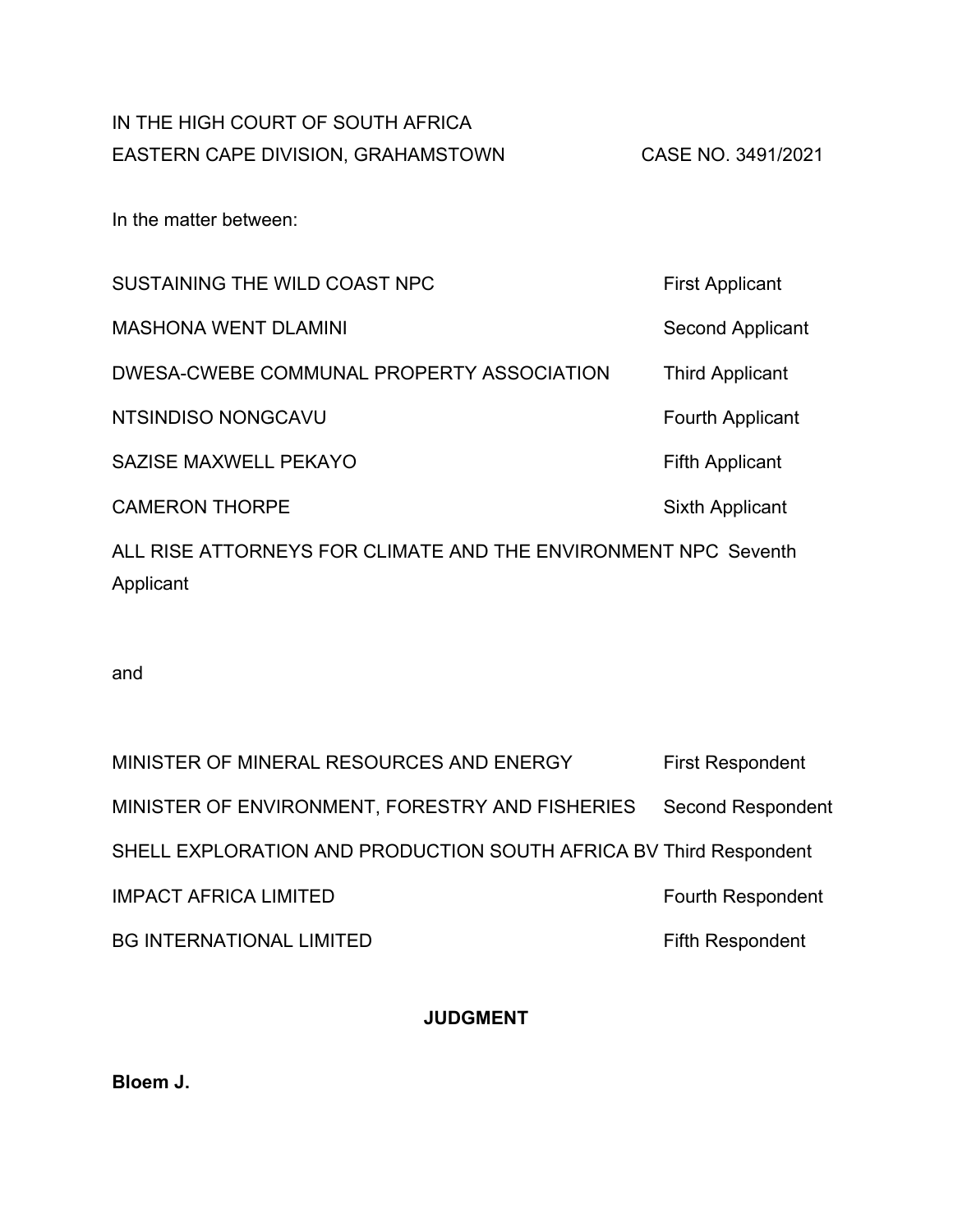[1] This is an application for an interim interdict. The application has two parts. In Part A the applicants seek an order interdicting the third, fourth and fifth respondents from proceeding with a seismic survey pending the finalisation of the relief sought under Part B. In Part B they seek an interdict prohibiting the same respondents from proceeding with the seismic survey unless and until an environmental authorisation has been granted under the National Environmental Management Act<sup>[1](#page-1-0)</sup> (NEMA).

#### The parties

[2] The applicants are non-profit companies, natural persons and a communal property association. The first applicant, Sustaining the Wild Coast NPC, works to promote sustainable livelihoods that construct, rehabilitate and protect the natural environment on the Wild Coast. The second applicant is Mashona Dlamini, a traditional healer and a member of the iNkosana's (headwoman's) council, a body established in terms of customary law. He acts on his own behalf and on behalf of traditional healers along the Wild Coast and on behalf of the Umgungundlovu community. The third applicant is the Dwesa-Cwebe Communal Property Association. The fourth applicant is Ntsindiso Nongcavu, a fisher from Port St Johns who acts on his own behalf as well as on behalf of fellow Wild Coast fishers. The fifth and sixth applicants are Sazise Pekayo and Cameron Thorpe respectively, who are both fishers from Kei Mouth and members of a local cooperative, the Kei Mouth Fisheries. They act on their own behalf and on behalf of their community as well as on behalf of fellow Wild Coast fishers. The seventh applicant is All Rise Attorneys for Climate and Environmental Justice NPC, a law clinic representing communities fighting against and affected by climate change. It is not in dispute that all the applicants act in the public interest and in the interest of protecting the environment.

[3] The first respondent is the Minister of Mineral Resources and Energy. The second respondent is the Minister of Environment, Forestry and Fisheries. The third respondent is Shell Exploration and Production South Africa BV, the

<span id="page-1-0"></span> <sup>1</sup> National Environmental Management Act, 1998 (Act 107 of 1998).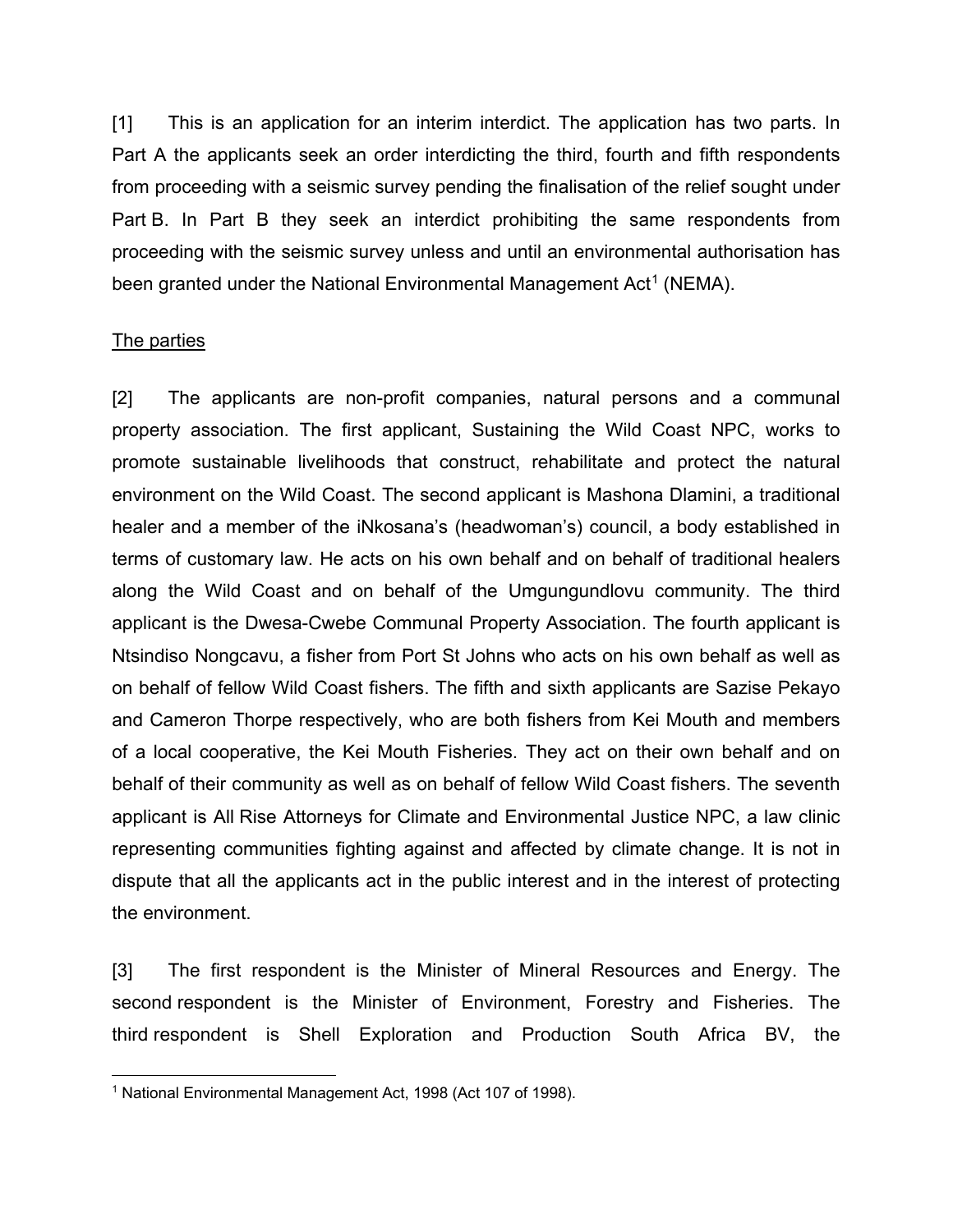fourth respondent is Impact Africa Limited (Impact Africa) and the fifth respondent is BG International Limited. Hloniphizwe Mtolo, the deponent of the main answering affidavit that was filed on behalf of the third, fourth and fifth respondents, stated that the fifth respondent is the Shell entity which owns the project in question and that the third respondent has nothing to do with the project.

[4] The second respondent does not oppose the application insofar as the relief sought under Part A is concerned. Soon after the founding application papers were served on the respondents, a notice was delivered on behalf of the first respondent, the Minister of Mineral Resources and Energy (the Minister), indicating that he did not intend opposing Part A of the application. However, on 15 December 2021 a notice to oppose was delivered on behalf of the Minister. Later on that day an affidavit was delivered on his behalf wherein his stance to these proceedings was set out. The change of heart was not explained. The third, fourth and fifth respondents (to which I shall collectively refer as Shell) oppose the application.

#### **Introduction**

[5] In 2013 Impact Africa submitted an application to the Petroleum Agency of South Africa (PASA) for an exploration right in terms of section 79 of the Mineral and Petroleum Resources Development Act<sup>[2](#page-2-0)</sup> to explore for oil and gas in the Transkei and Algoa exploration areas. PASA accepted the application on 1 March 2013. A draft environmental management programme was made available for interested and affected parties to raise issues and concerns that they may have had with the proposed exploration activities. The issues and concerns were required to have been raised between 22 March and 12 April 2013. Advertisements were placed in The Times, Die Burger (Eastern Cape), The Herald and The Daily Dispatch newspapers, notifying the public of the proposed project and providing details of the consultation process and information on how members of the public could provide input into the environmental management programme process and inviting comment. A final environmental

<span id="page-2-0"></span> <sup>2</sup> Mineral and Petroleum Resources Development Act, 2002 (Act 28 of 2002).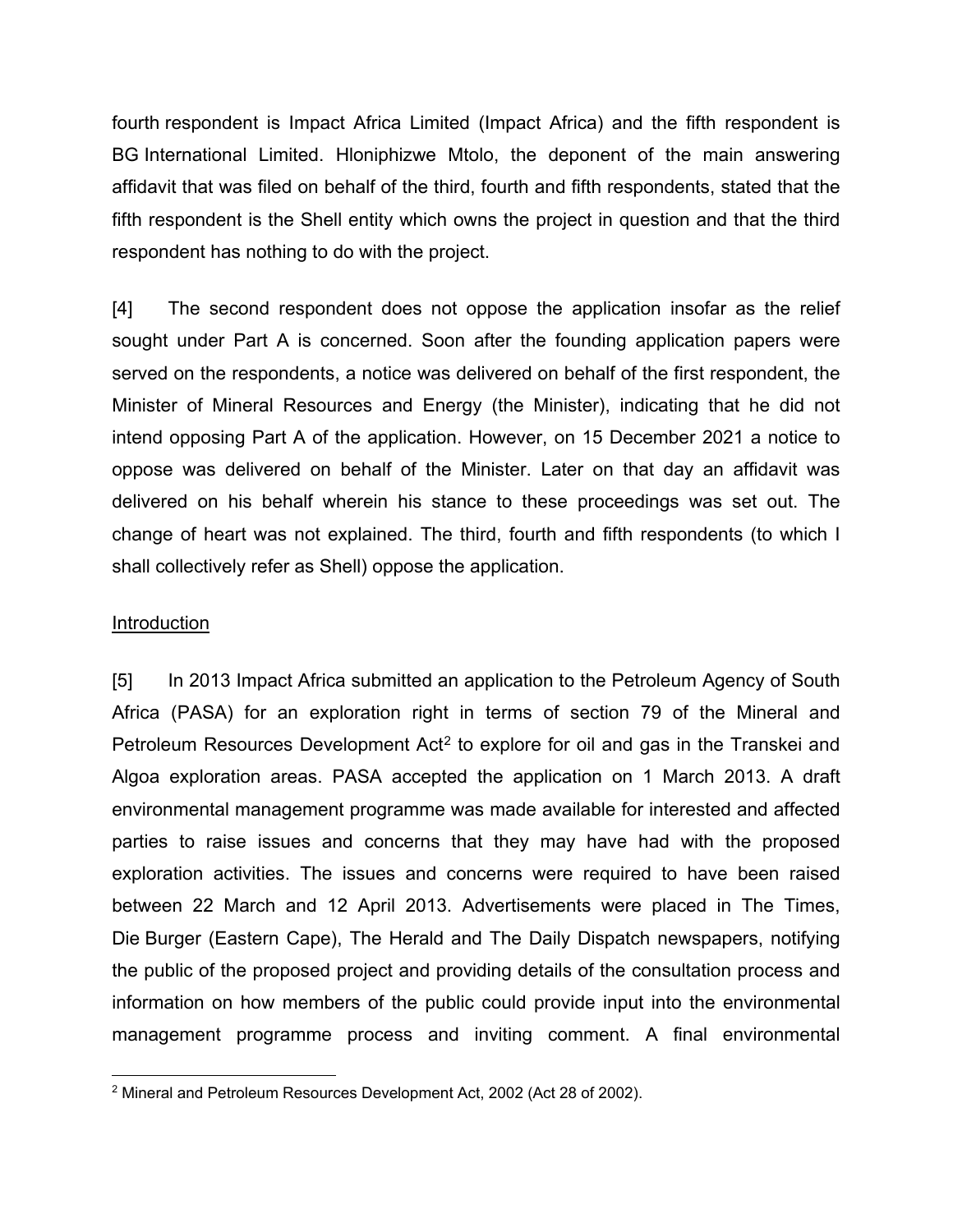management programme was produced during June 2013. PASA approved it on 9 September 2013, with a few conditions. The Deputy Director-General of the Department of Mineral Resources and Energy approved the environmental management programme and on 29 April 2014 the exploration right was granted.

[6] Shell is currently conducting a seismic survey off the eastern coast of South Africa. The total survey area size is 6 011 square kms. It covers almost the entire Eastern Cape coastline. According to Shell the survey will take between 110 and 140 days, from December 2021 until April 2022, depending on the weather, currents and the sea conditions. The purpose of the seismic survey is to provide imaging of the subsurface to determine whether there might be energy reserves below the sea floor.<sup>[3](#page-3-0)</sup> Shell will use the seismic vessel, the Amazon Warrior, from which it will conduct the seismic survey. It is not in dispute that during the survey the Amazon Warrior will discharge pressurised air from its airgun arrays to generate sound waves.

[7] I have to decide whether or not the applicants are entitled to an interim interdict. To secure such an interdict, they were required to satisfy the court that they have established: (i) at least a *prima facie* right even if it is open to some doubt; (ii) a reasonable apprehension of irreparable and imminent harm of the right if the interim interdict is not granted; (iii) that the balance of convenience favours the granting of the interim interdict; and (iv) that they have no other satisfactory remedy.<sup>[4](#page-3-1)</sup> Shell contended that the application should be dismissed because, so it contended, the applicants failed to establish any one of the above requirements.

#### Prima facie right?

<span id="page-3-0"></span> <sup>3</sup> In *Border Deep Sea Angling Association and others v Minister of Mineral Resources and Energy and others* (3865/2021) [2021] ZAECGHC 111 (3 December 2021) Govindjee AJ described a seismic survey as "*a study in which seismic waves generated through compressed air are used to image layers of rock below the seafloor in search of geological structures to determine the potential presence of naturally occurring hydrocarbons (that is, oil and gas).*"

<span id="page-3-1"></span><sup>4</sup> *Setlogelo v Setlogelo* 1914 AD 221 at 227; *Eriksen Motors (Welkom) Ltd v Protea Motors, Warrenton* 1973 (3) SA 685 (A) at 691C-E.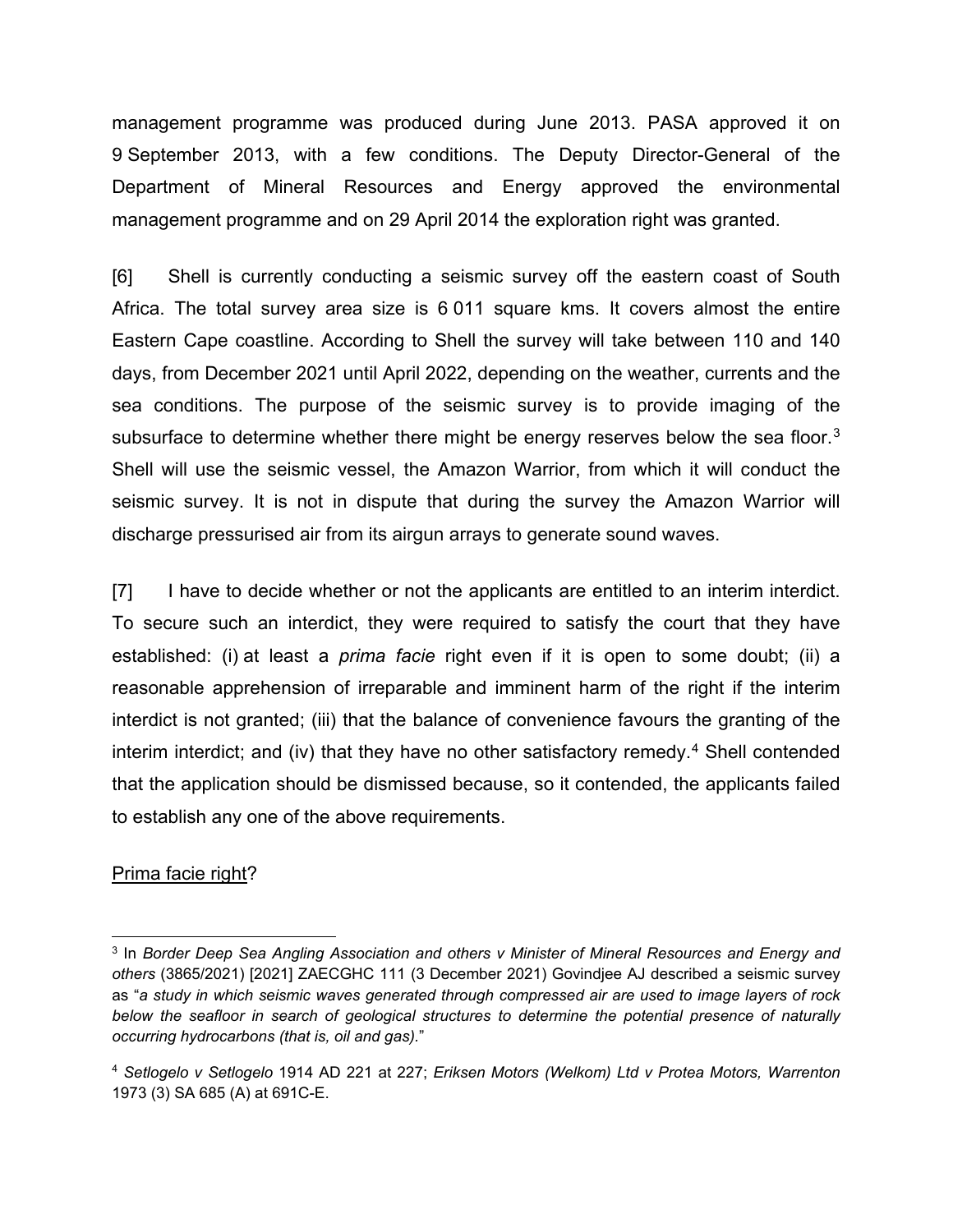[8] It was submitted on behalf of the applicants that they have established the following *prima facie* rights which require the protection of an interdict. Firstly, the applicant communities have a right to be meaningfully consulted about the seismic survey, because it impacts upon their customary rights, including customary fishing rights. Secondly, they claim that their (as well as the public's) statutory right under NEMA, which requires that prospectors must obtain an environmental authorisation under NEMA for exploration for oil and gas, has been breached, because, so it was contended, Shell does not have a NEMA environmental authorisation. It was submitted on behalf of the applicants that the NEMA obligations give effect to the rights of affected communities and the public in relation to the environment.

[9] The constitutional rights which the applicants claim are implicated are contained in sections 24, 30 and 31 of the Constitution. It was submitted on their behalf that the application was brought to protect the above rights.

9.1. Section 24 deals with the environment. It reads as follows:

"Everyone has the right-

*(a)* to an environment that is not harmful to their health or well-being; and

*(b)* to have the environment protected, for the benefit of present and future generations, through reasonable legislative and other measures that-

(i) prevent pollution and ecological degradation;

(ii) promote conservation; and

(iii) secure ecologically sustainable development and use of natural resources while promoting justifiable economic and social development."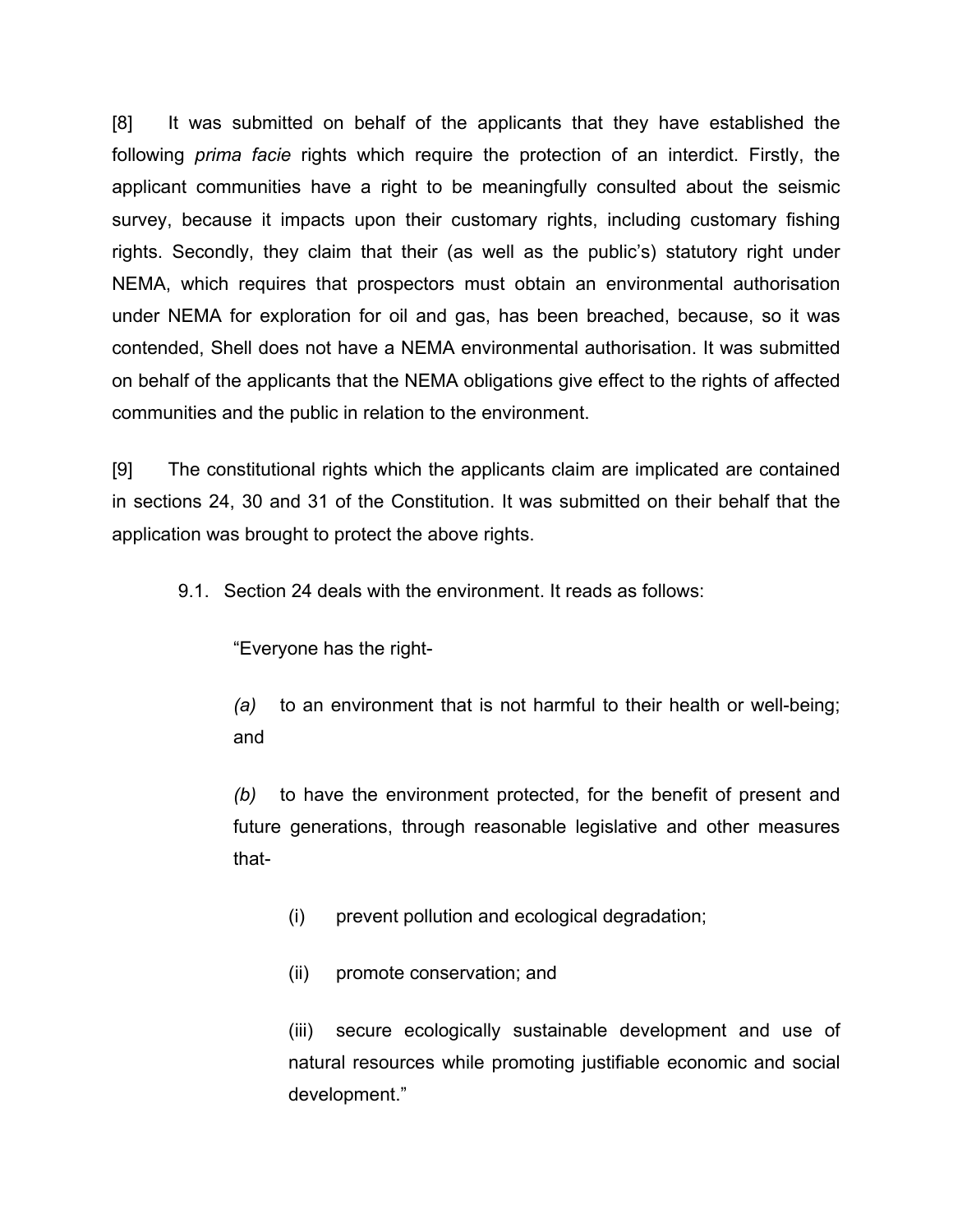9.2. Section 30 deals with language and culture. It reads as follows:

"Everyone has the right to use the language and to participate in the cultural life of their choice, but no one exercising these rights may do so in a manner inconsistent with any provision of the Bill of Rights."

9.3. Section 31 deals with cultural, religious and linguistic communities. It reads as follows:

"(1) Persons belonging to a cultural, religious or linguistic community may not be denied the right, with other members of that community-

*(a)* to enjoy their culture, practise their religion and use their language; and

*(b)* to form, join and maintain cultural, religious and linguistic associations and other organs of civil society.

(2) The rights in subsection (1) may not be exercised in a manner inconsistent with any provision of the Bill of Rights."

[10] In *Bengwenyama Minerals (Pty) Ltd and others v Genorah Resources (Pty) Ltd and others*[5](#page-5-0) Froneman J discussed the importance of consultation under the Mineral and Petroleum Resources Development Act. $6$  For fear of doing an injustice to what has been said by the learned Judge, I quote hereunder in full what was said in paragraphs 62 to 68 thereof.

# "Consultation

<span id="page-5-0"></span> <sup>5</sup> *Bengwenyama Minerals (Pty) Ltd and others v Genorah Resources (Pty) Ltd and others* 2011 (4) SA 113 (CC).

<span id="page-5-1"></span><sup>&</sup>lt;sup>6</sup> Mineral and Petroleum Resources Development Act, 2002 (Act 28 of 2002).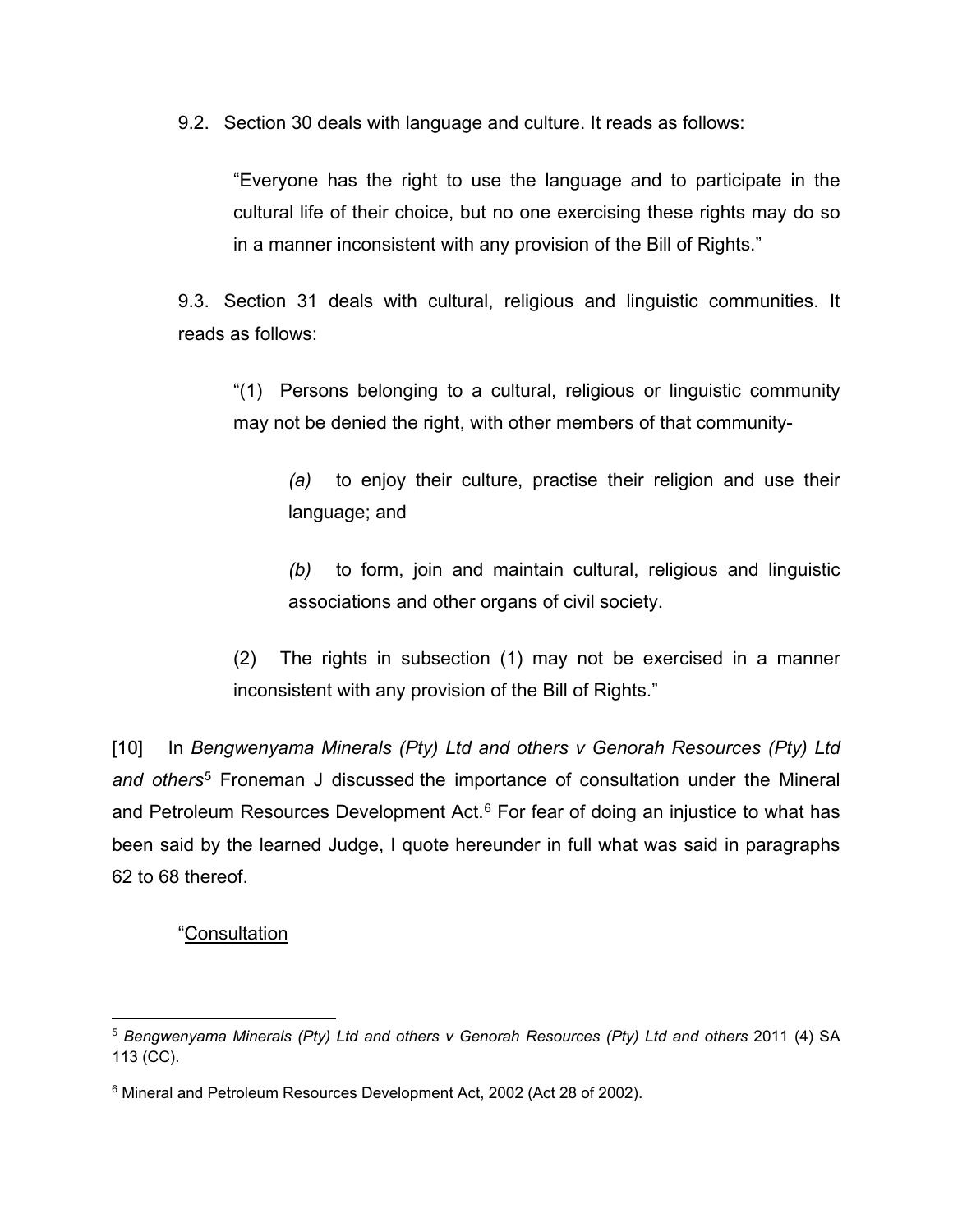[62] The Act requires consultation in regard to prospecting rights at different levels. Within 14 days of accepting a prospecting right application the regional manager must make known that an application has been received and must call upon interested and affected persons to submit their comments within 30 days from the date of the notice[.75](https://jutastat.juta.co.za/nxt/gateway.dll/salr/3/2327/2464/2473?f=templates&fn=document-frameset.htm&q=&uq=&x=&up=1&force=1828#end_0-0-0-253325) If a person objects to the granting of the right the objection must be referred to the Regional Mining Development and Environmental Committee to consider the objection and advise the minister on them. Also within 14 days of acceptance of the application, the regional manager must notify the applicant in writing that the landowner or lawful occupier must be notified and consulted. The result of the consultation must be submitted within 30 days from the date of the notice. Before the holder of a prospecting right actually starts prospecting the landowner or lawful occupier must again be notified and consulted.

[63] These different notice and consultation requirements are indicative of a serious concern for the rights and interests of landowners and lawful occupiers in the process of granting prospecting rights. It is not difficult to see why: the granting and execution of a prospecting right represents a grave and considerable invasion of the use and enjoyment of the land on which the prospecting is to happen. This is so irrespective of whether one regards a landowner's right as ownership of its surface and what is beneath it 'in all the fullness that the common-law allows', or as use only of its surface, if what lies below does not belong to the landowner, but somehow resides in the custody of the State.

[64] The purpose of the notification and subsequent consultation must thus be related to the impact that the granting of a prospecting right will have on the landowner or lawful occupier. The community is the landowner of the farms at stake in this application and therefore I will restrict further discussion to the position of landowners.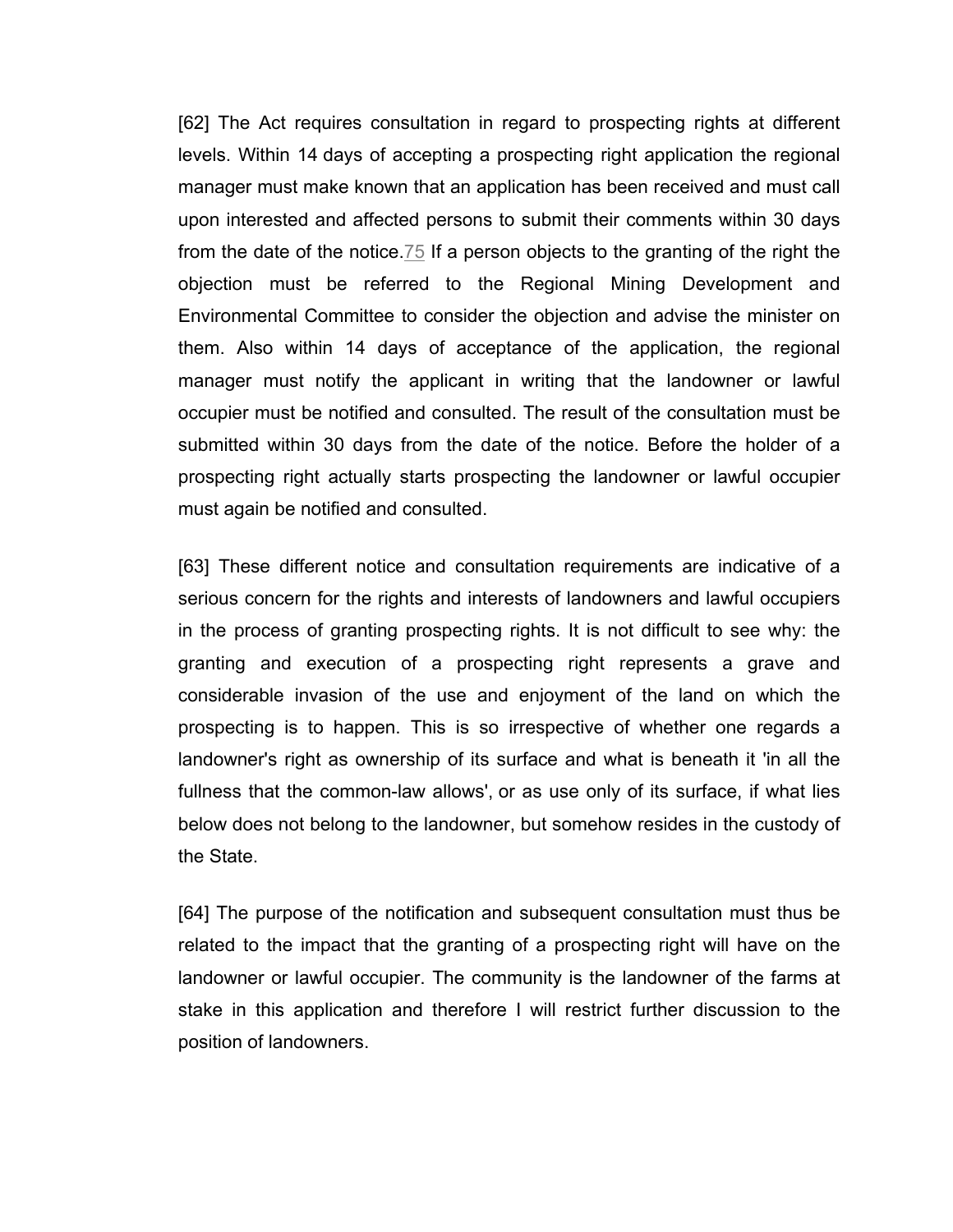[65] One of the purposes of consultation with the landowner must surely be to see whether some accommodation is possible between the applicant for a prospecting right and the landowner insofar as the interference with the landowner's rights to use the property is concerned. Under the common law a prospecting right could only be acquired by concluding a prospecting contract with the landowner, something which presupposed negotiation and reaching agreement on the terms of the prospecting contract. The Act's equivalent is consultation, the purpose of which should be to ascertain whether an accommodation of sorts can be reached in respect of the impact on the landowner's right to use his land. Of course the Act does not impose agreement on these issues as a requirement for granting the prospecting right, but that does not mean that consultation under the Act's provisions does not require engaging in good faith to attempt to reach accommodation in that regard. Failure to reach agreement at this early consultation stage might result in the holder of the prospecting right having to pay compensation to the landowner at a later stage. The common law did not provide for this kind of compensation, presumably because the opportunity to provide recompense for use impairment of the land existed in negotiation of the terms of the prospecting contract.

[66] Another, more general, purpose of the consultation is to provide landowners or occupiers with the necessary information on everything that is to be done, so that they can make an informed decision in relation to the representations to be made, whether to use the internal procedures if the application goes against them and whether to take the administrative action concerned on review. The consultation process and its result are an integral part of the fairness process because the decision cannot be fair if the administrator did not have full regard to precisely what happened during the consultation process in order to determine whether the consultation was sufficient to render the grant of the application procedurally fair.

[67] The consultation process required by s 16(4)*(b)* of the Act thus requires that the applicant must: *(a)* inform the landowner in writing that his application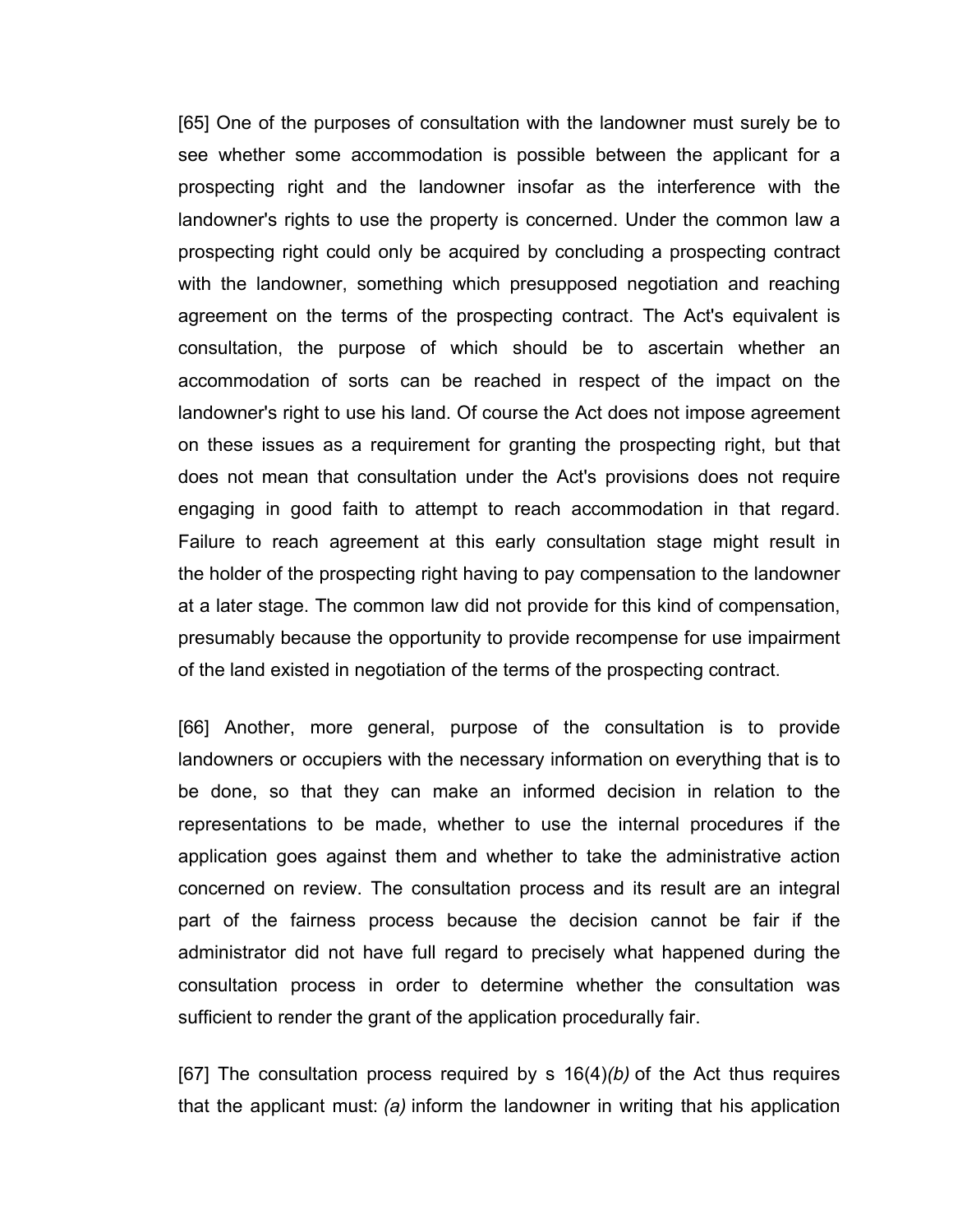for prospecting rights on the owner's land has been accepted for consideration by the regional manager concerned; *(b)* inform the landowner in sufficient detail of what the prospecting operation will entail on the land, in order for the landowner to assess what impact the prospecting will have on the landowner's use of the land; *(c)* consult with the landowner with a view to reach an agreement to the satisfaction of both parties in regard to the impact of the proposed prospecting operation; and *(d)* submit the result of the consultation process to the regional manager within 30 days of receiving notification to consult.

[68] Genorah did not comply with these requirements for consultation in terms of the Act. Essentially its purported compliance with the consultation requirements of the Act consisted of notifying the Kgoshi of the community of its application before lodging it with the regional manager, and leaving a prescribed form for him to indicate, by ticking a box on the form, whether he on behalf of the community supported its application or not. The form was never signed by the Kgoshi. Genorah did nothing further, despite being notified of the requirements under s 16(4) of the Act by the department, and despite receiving a letter from the Kgoshi on 13 March 2006 inviting Genorah to get to know each other better. There was never any consultation in relation to Eerstegeluk. The review must thus succeed on this ground."

[11] It is against the above that I will consider whether the applicants have reason to complain about the consultation process that was followed before the seismic survey commenced. The consultation process is set out in the environmental management programme, which is the basis upon which the exploration right was granted. Fortunately, the history set out in the environmental management programme cannot be changed. I will deal with the individual complaints raised by the individual applicant communities.

[12] The deponent of the applicants' founding affidavit, Sinegugu Zukulu, is a resident of the Baleni village which forms part of the Amadiba traditional community. He said that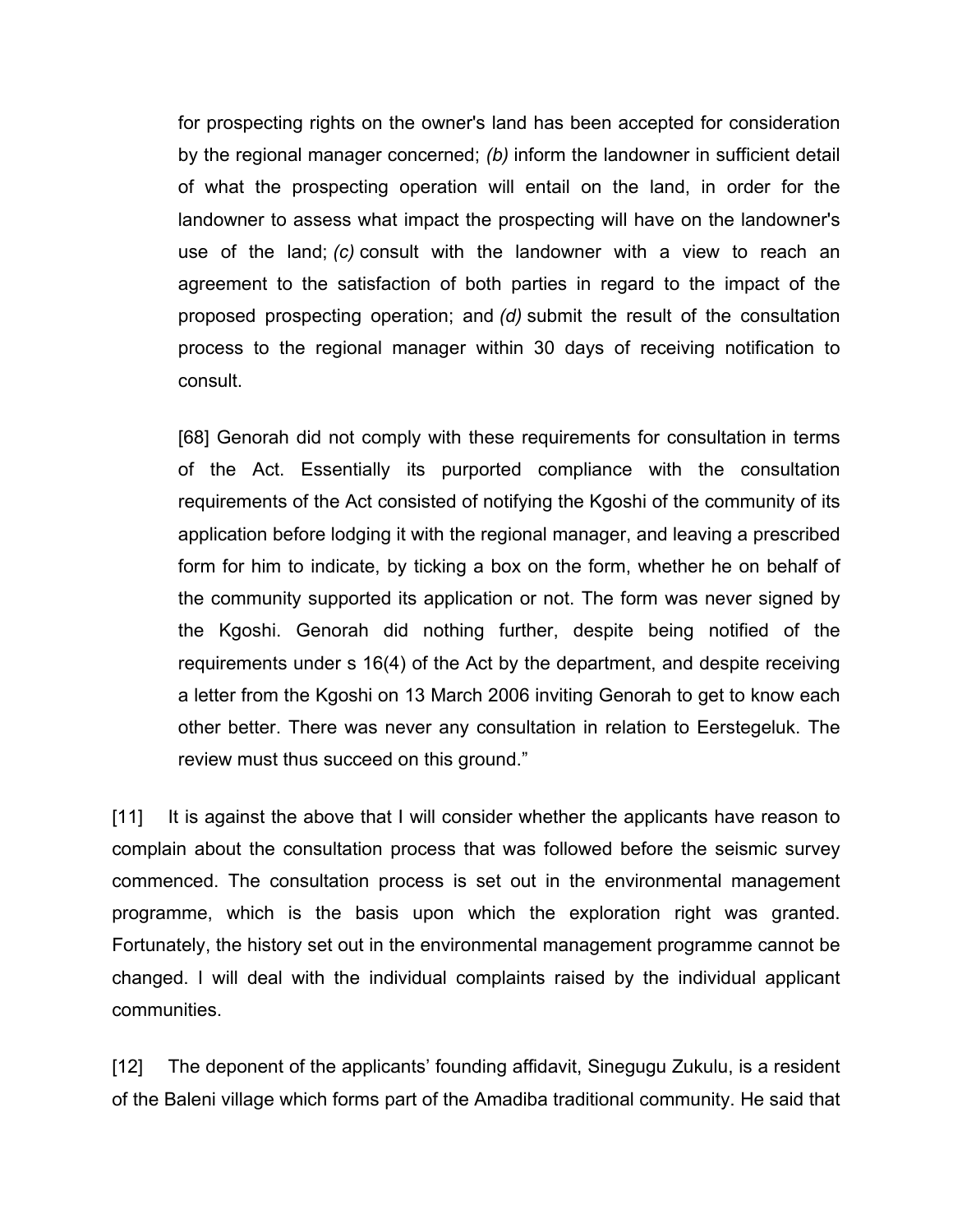his family has been living in the area for more than a century, and perhaps two. That traditional community stretches from the Umtamvuna River, which is the border between the Eastern Cape and Kwa-Zulu Natal, to the Mtentu River. It runs 20 kms inland. The inland area is called Dangeni while the coastal area is called Umgundlovu. Members of the Amadiba community take pride in the land on which they live because their ancestors fought to protect it. They adopt the attitude that, not only does the land belong to them, they also belong to the land. That is so because the land is central to their identity. It sustains them.

[13] Mr Zukulu remembers how, in his earlier days, members of the Jama village (where he born and which is about 15 kms from the coastline) would walk to the sea to collect its healing waters and sacred sand, harvest mussels, catch fish and would sometimes camping on the coast. His mother's grandfather would go to the ocean every month to cleanse himself for healing purposes. Not only the land, but also the sea, plays an important role in the way of life of members of the Amadiba traditional community. They collect mussels, limpets, oysters and crayfish. They also fish for a range of species, including king fish, garrick, kob and shad. Seafood forms a vital part of their diet. It contributes to their community having some of the lowest rates of hunger in the country. They also sell their catches to generate an income. Their dependence on and the significance of the sea made training in conservation and sustainable harvesting on land and sea imperative. Mr Zukulu said that they "*are the conservationists of the sea in our area, using practices handed down to us over generations*".

[14] Members of the Amadiba traditional community also know the sea and the land to have healing properties. In some instances, traditional healers rely on the sea, for example to cleanse themselves and their patients. Some of the ancestors reside in the sea because they loved the sea in life and some of them died in the sea. It is considered very important by members of the Amadiba traditional community not to disturb these ancestors through pollution or other disturbances. That belief should not be difficult to comprehend by those who do not share the customs of the Amadiba traditional community if regard is had to the fact that graves on land are not easily disturbed or moved. Members of the Amadiba traditional community are concerned that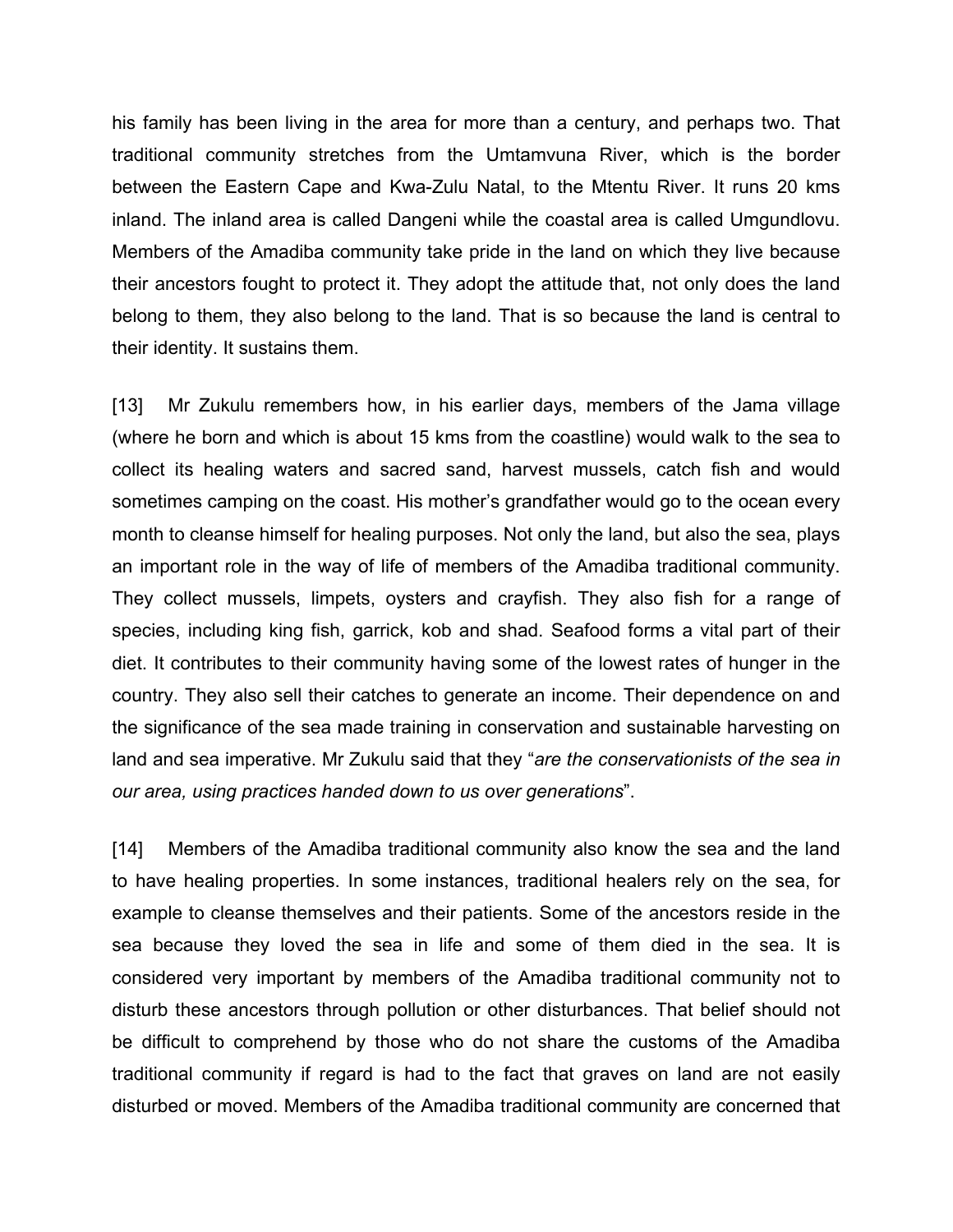the seismic survey will upset their ancestors and impact on their cultural and spiritual relationship with the sea. They are concerned that Shell did not consult them in that regard.

[15] Members of the Amadiba traditional community are also concerned about the impact that the seismic survey will have on the climate. The ultimate aim of the project is the extraction of fossil fuels. They are concerned that exploration for the possibility of fossil fuels takes place without a climate impact assessment. They stated that they already observe signs of climate change in Amadiba, for example, they experience much more unpredictable weather patterns with more extreme weather events, such as more droughts and heavier downpours of rain and livestock become sick more often. They are very concerned about the prospect of rising sea levels. As indigenous peoples, they feel responsible for conserving the planet for themselves and humanity.

[16] The Dwesa-Cwebe Communal Property Association is the owner of the Dwesa-Cwebe Reserve. The Dwesa-Cwebe community is made up of seven villages which border the Dwesa-Cwebe Reserve. The reserve is situated along the coast in which the seismic survey will be performed. The villages which make up the Dwesa-Cwebe are historically fishing villages. Members of those villages have relied, and still rely, on the sea for sustenance mainly through fishing and harvesting mussels, which, for many inhabitants are the only source of protein. Like Amadiba, some members of the Dwesa-Cwebe community also sell their sea harvests as a means of making a living. They claim that, because the sea is integral to the community's cultural identity and customary system, in other words, the sea is integral to who they are, they have over time developed sustainable fishing practices which pose no great risk to marine life in the area. Members of the villages comprising the Dwesa-Cwebe community are very concerned that the seismic survey threatens great disruptions to the prevailing ecological, marine life and the socio-economic conditions in and around their community.

[17] Mr Nongcavu is a fisherman from Port St Johns. He has been fishing since the age of 12. He now makes a living from fishing. As with his forebears who are buried in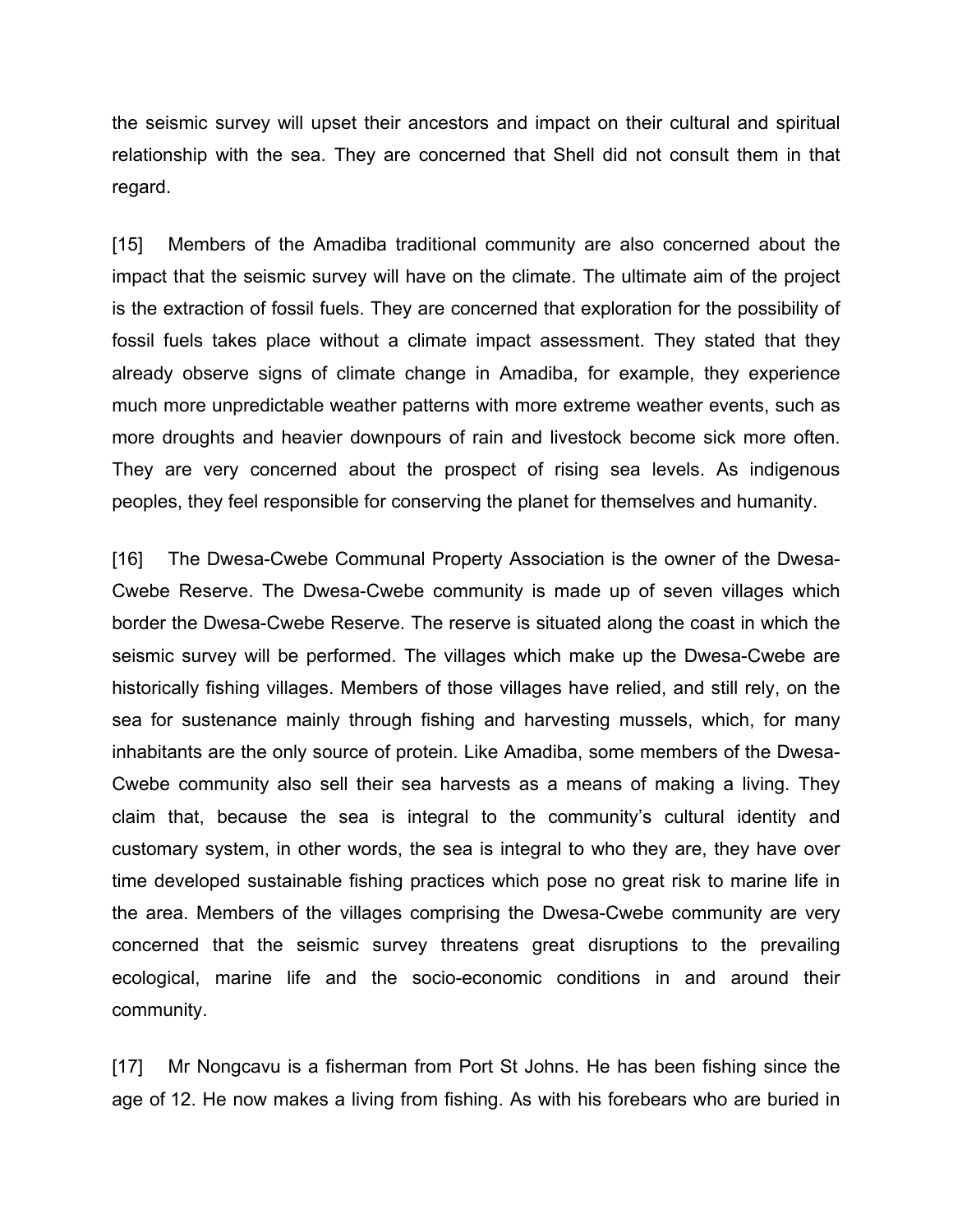Sicambeni village where Mr Nongcavu now resides, he follows his community's customary sustainable fishing practices. In accordance with their customary practices and indigenous knowledge, they do not take too much from the sea. They only take fish of a certain size. They practise the customary practices which they have been taught, namely when they fish, they think of tomorrow. Some fishers sell their harvest for an income. Like the Amadiba, members of the Sicambeni village, regard the sea as important to them as a site where ancestors reside. Traditional healers use the sea for rituals, healings and ceremonies to perform their practices. For example, some traditional healers take sick people within their community to the sea to speak to their ancestors for healing. Mr Nongcavu regards the sea as a mystical place where their ancestors reside. It is a place where some churches congregate for worship and prayer. He stated that the Sicambeni community was not consulted about the exploration for oil and gas by Shell. He is also not aware that any member of his community, cooperatives, village headman or chief was consulted at any point about the seismic survey. Members of the community are concerned that the seismic survey may kill marine species or force them to migrate, with adverse consequences for the community. The fear is also that the seismic survey will negatively impact on the community's customary practices and spiritual relationship with the sea.

[18] Mr Pekayo and Mr Thorpe, who represent fishers at Kei Mouth, are members of the Kei Mouth Fisheries Co-Operative. They fish to sustain their families. Like other communities along the east coast, members of this community also rely on the sea for cultural and spiritual practices. Their complaint is also that they were not consulted in the environmental management programme process and were surprised to learn of the exploration right eight years after it had been granted.

[19] Thembelihle Mbokazi says that she has been a conservationist along the south coast from since she can remember. In her community's culture, the ocean is a precious and sacred place where everyone goes to perform rituals. She can remember how, in her early childhood, sangomas, "*trained under the ocean*", often became the most powerful sangomas in the community. In her affidavit Ms Mbokazi also dealt with the importance of meaningful public participation and mitigation measures.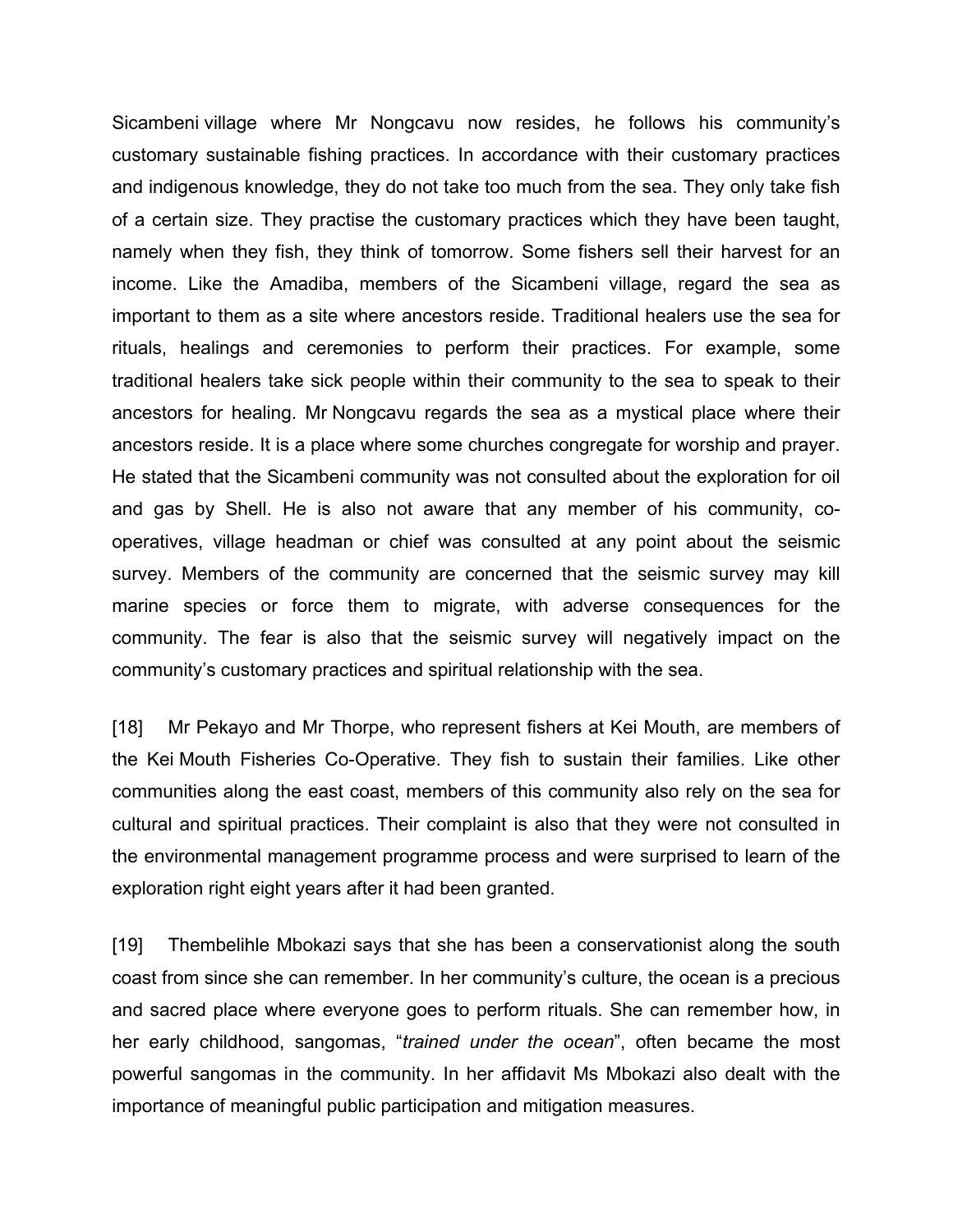[20] I now look at the applicants' criticism of the consultation conducted during the process leading up to the approval of the exploration right and the subsequent seismic survey. Shell's position is that it has not only followed, but exceeded, the requirements for the public participation of all relevant stakeholders.

[21] The environmental management programme identified the potential interested and affected parties "*through analysis of potential stakeholders and based on stakeholders engaged in previous similar studies in the area*". The list of the interested and affected parties consulted was attached to the final environmental management programme. It includes "*government authorities (local and regional), non-governmental organisations (NGO), community-based organisations (CBO) and industry groups (including the fishing industry). The list was further expanded through feedback and suggestions received following consultation and disclosure activities*". The applicants' complaint is that members of the villages, communities and traditional communities from where they come are not on that list. That, they allege, is proof that their communities were not consulted. Shell's response to the above complaint was that no one was precluded from registering as an interested and affected person pursuant to the newspaper advertisements. The simple answer to that is that a person who does not know of the process cannot be expected to register and participate in the process as an interested and affected person.

[22] Shell relies on the fact that the advertisements were placed in four newspapers to notify the public about the proposed project and providing details of the consultation process. The notifications were published in newspapers in English and Afrikaans. They were not published in isiZulu or isiXhosa, the languages spoken in the communities in question. The applicants criticised Shell for not having used radio and community newspapers which would have facilitated communication with them in the language used in their respective communities. The newspapers in which the advertisements were published were only accessible to literate persons with access to those newspapers. In my view, those who cannot read English or Afrikaans, were excluded from the consultation process. Given the nature of the communities in question, the notification provided by Shell was inadequate.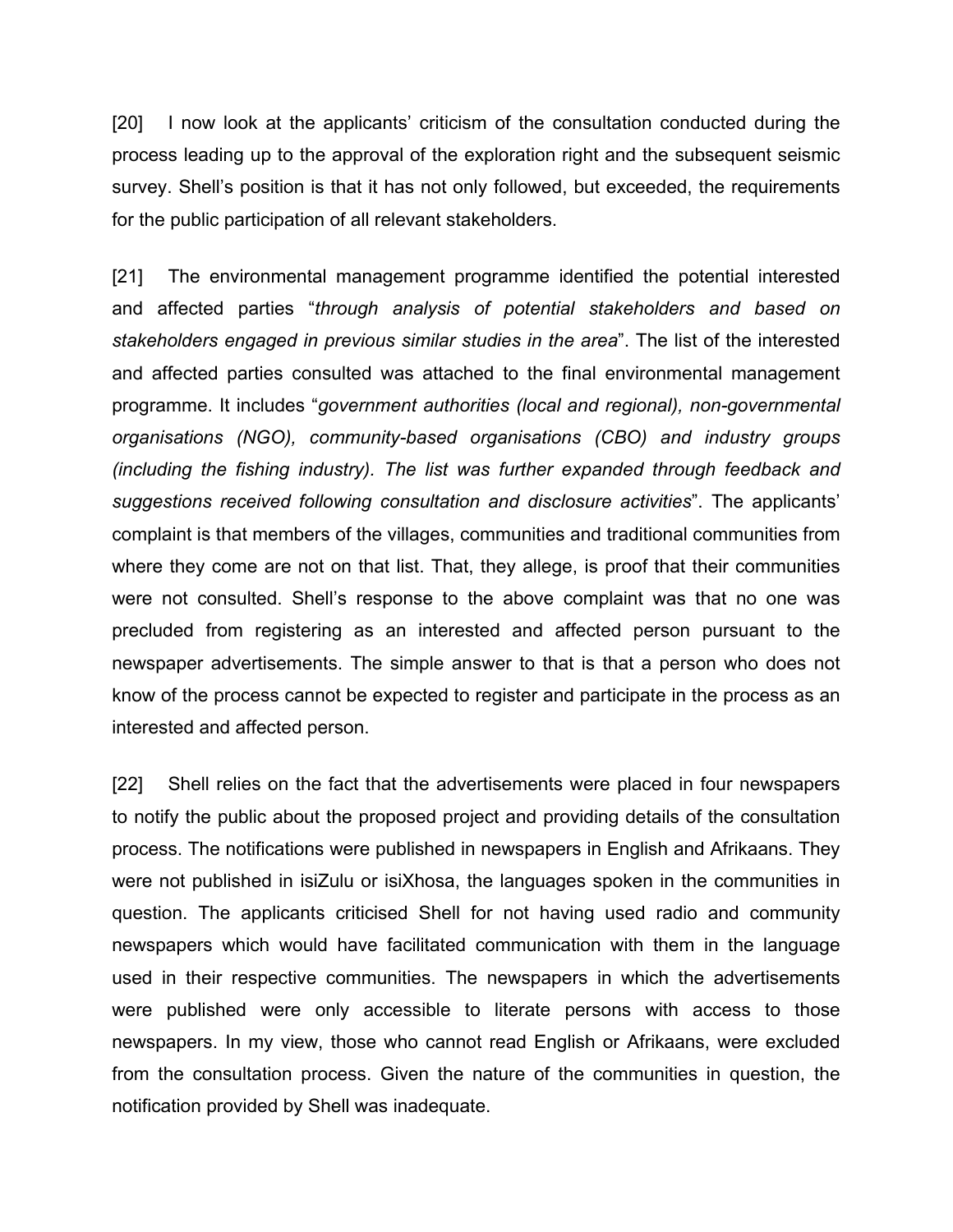[23] After the proposed project was advertised in the newspapers, members of the public could provide comments. The comments were compiled after receipt. A draft environmental management programme was placed on the project website and interested and affected persons were given 30 days to comment. Notification was sent directly to all interested and affected persons. Thereafter a series of in-person group meetings and focused group meetings were held as part of the engagement process. All interested and affected persons on the stakeholder database were invited to these meetings.

[24] A further criticism was that group meetings were not held in the communities in question. Rather, they were held in Port Elizabeth, East London and Port St Johns on 3, 4 and 5 June 2013 respectively. The location of those meetings excluded the communities in question from attending.

[25] The consultation process described above was severely criticised by the applicants. The approach that was followed to consult was inconsistent with the communities' custom of seeking consensus. The approach was also invalid. Shell considered it adequate to speak only to the "Kings" of communities and to assume that those Kings spoke for their subjects. The applicants contended that Shell's way of engagement in this regard derives from the colonial and apartheid eras. Communities, such as the Amadiba community, have strict rules about consultation that emphasise the importance of seeking consensus. This is part of their customary law and avoids the imposition of top-down decision-making.

[26] Meaningful consultation entails providing communities with the necessary information on the proposed activities and affording them an opportunity to make informed representations.<sup>[7](#page-13-0)</sup> The "King" cannot make representations on behalf of all of

<span id="page-13-0"></span> <sup>7</sup> See *Maqoma v Sebe NO and Another* 1987 (1) SA 483 (Ck) where the following was said at 491F-H: "However convinced the empowered authority may be at the outset, of the wisdom or advisability of the intended course of action, he is obliged to constrain his enthusiasm and to extend a genuine invitation to those to be consulted and to inform them adequately of his intention and to keep an open and receptive mind to the extent that he is able to appreciate and understand views expressed by them; to assess the views so expressed and the validity of objections to the proposals and to generally conduct meaningful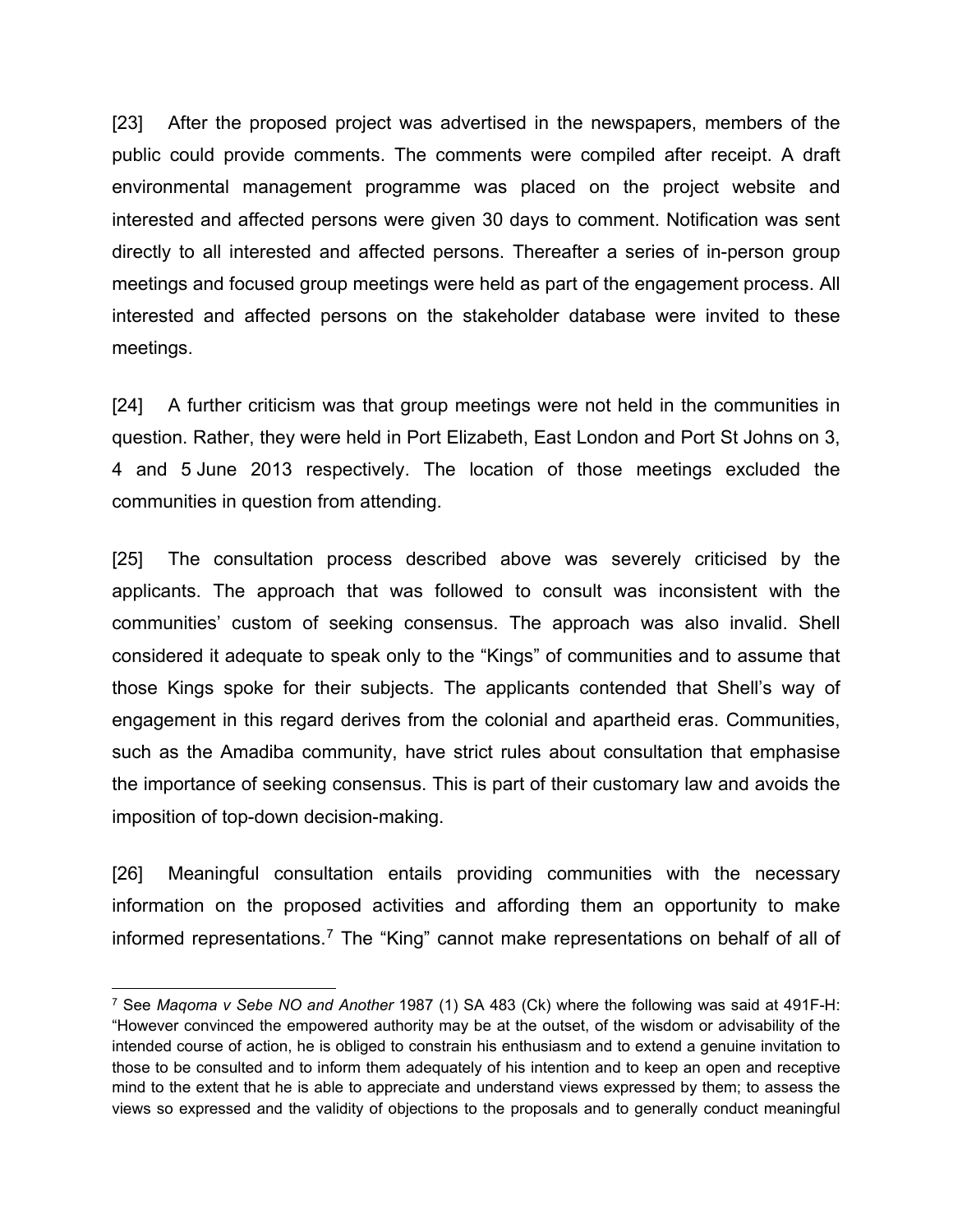the community members. The monarchs in question do not have jurisdiction over large communities who are affected by the seismic survey. Those monarchs do not have jurisdiction over amaMpondo aseQaukeni (Eastern Pondoland). None of them was accordingly empowered to speak on behalf of customary fishers anywhere along the Wild Coast

[27] Shell did not follow through with the defective consultations proposed in its environmental management programme wherein its consultants state that "*two traditional monarchs and their senior advisors were met in Mthatha, as well as Richard Stephenson who is mandated to represent 4 of the Transkei Kingdoms regarding this project.*" In the environmental management programme Shell's consultants made reference to a request for five additional meetings to be held with the Kings. There is no suggestion that those meetings were held.

[28] Shell's consultants developed a "*stakeholder database*" through "*stakeholder analysis*" using previous studies in the area. Shell gave no detail about what the "*stakeholder analysis*" entailed. The list of interested and affected persons on the database was supplemented with reference to feedback received following consultation and the disclosure process. The bid information document, containing details regarding the proposed exploration activities, was then distributed to the interested and affected persons. Later, in 2020, Shell sent a notification of the 2020 audit to all interested and affected persons who registered in the 2013 process, inviting them to comment on the audit results. Shell maintains that persons who are part of the monarchies but were not consulted through the engagement with the Kings, were free to register as interested and affected persons pursuant to the newspaper notices.

[29] According to Shell such persons could have attended group meetings and engaged through that process. A person who does not know of the process or meeting

and free discussion and debate regarding the merits or demerits of the relevant issues. So receptive must his mind be that, if sound arguments are raised or other relevant matters should emerge during consultation, he would be receptive to suggestions to amend or vary the intended course to the extent that at least a possibility exists for those with whom he consults to persuade him to alter his intentions if not to abandon them."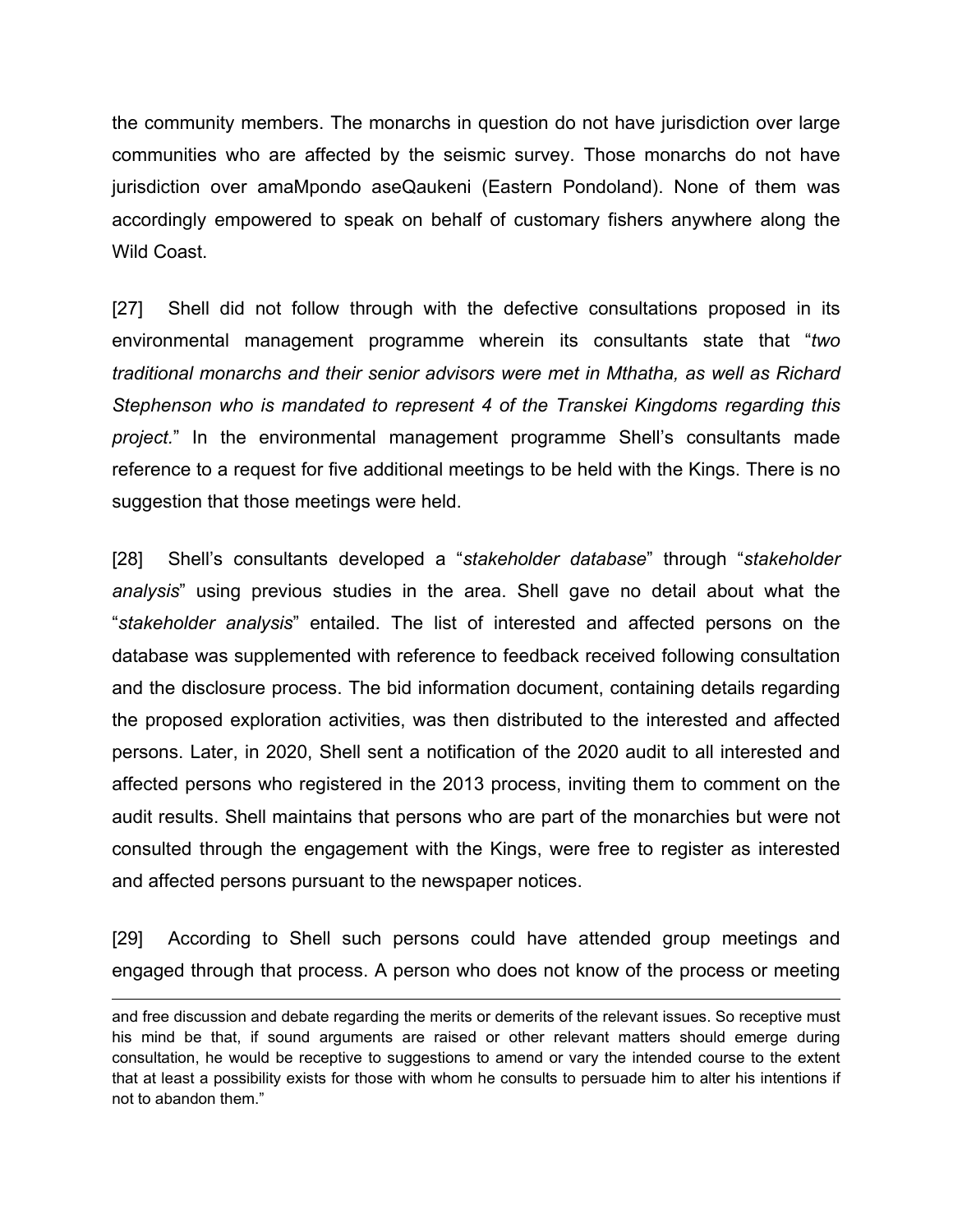cannot be expected to participate in such a process or attend those meeting. In order to become interested and affected persons, community members had to have knowledge about the seismic survey and the contact details of Shell's consultants. I have already dealt with the fact that the advertisements were published in only English and Afrikaans and the difficulties with that mode of communication. The draft environmental management programme was subsequently published on the project website and notification was sent to registered interested and affected persons. It means that unless a person was already registered as an interested and affected persons, he or she would not know where to find the draft environmental management programme and how to comment. Thus, there was little prospect of community members registering as interested and affected persons or otherwise discovering the relevant documents.

[30] Shell did not provide an explanation of how its "*stakeholder analysis*" was conducted or why it considered the "*previous studies*" that it relied upon to be sufficient. This analysis and these studies were insufficient because they did not identify the numerous small scale and subsistence fishing communities along the coastline where the seismic survey will be performed. Regard being had to the above, the consultation process was, in my view, inadequate.

[31] The applicant communities are holders of customary fishing rights.<sup>[8](#page-15-0)</sup> The\y allege

 $\overline{a}$ 

<span id="page-15-0"></span><sup>8</sup> Customary fishing rights were recognised in *Gongqose and others v Minister of Agriculture, Forestry and Fisheries and others* 2018 (5) SA 104 (SCA) where the court had the following to say:

<sup>&</sup>quot;*[37] In this case there is extensive evidence concerning the nature of a customary system governing all aspects of life in the Dwesa-Cwebe communities, having regard to the study of the history of those communities and their usages. These aspects range from relations between parents and children, husbands and wives, household heads and neighbours, headmen and subheadmen. They include ceremonial events (weddings, payment of bridal wealth and circumcision); access to and use of natural resources, more particularly land, forest and marine resources; and the resolution of disputes. There is historical evidence of fishing and collection of shellfish since at least the 18th century.*

*<sup>[38]</sup> Knowledge of the customary system was transmitted from generation to generation, typically from*  father to son as regards fishing and from mother to daughter with regard to the harvesting of *intertidal resources. Knowledge was also conveyed through a range of rituals and practices within the larger customary system within which fishing was located. All of this evidence was not disputed by the state. Indeed, the prosecutor put it to Ms Sunde that the state did not deny that the Dwesa-Cwebe communities had a right in terms of customary law (of access to marine resources), and that customary law had to be given equal recognition as legislation.*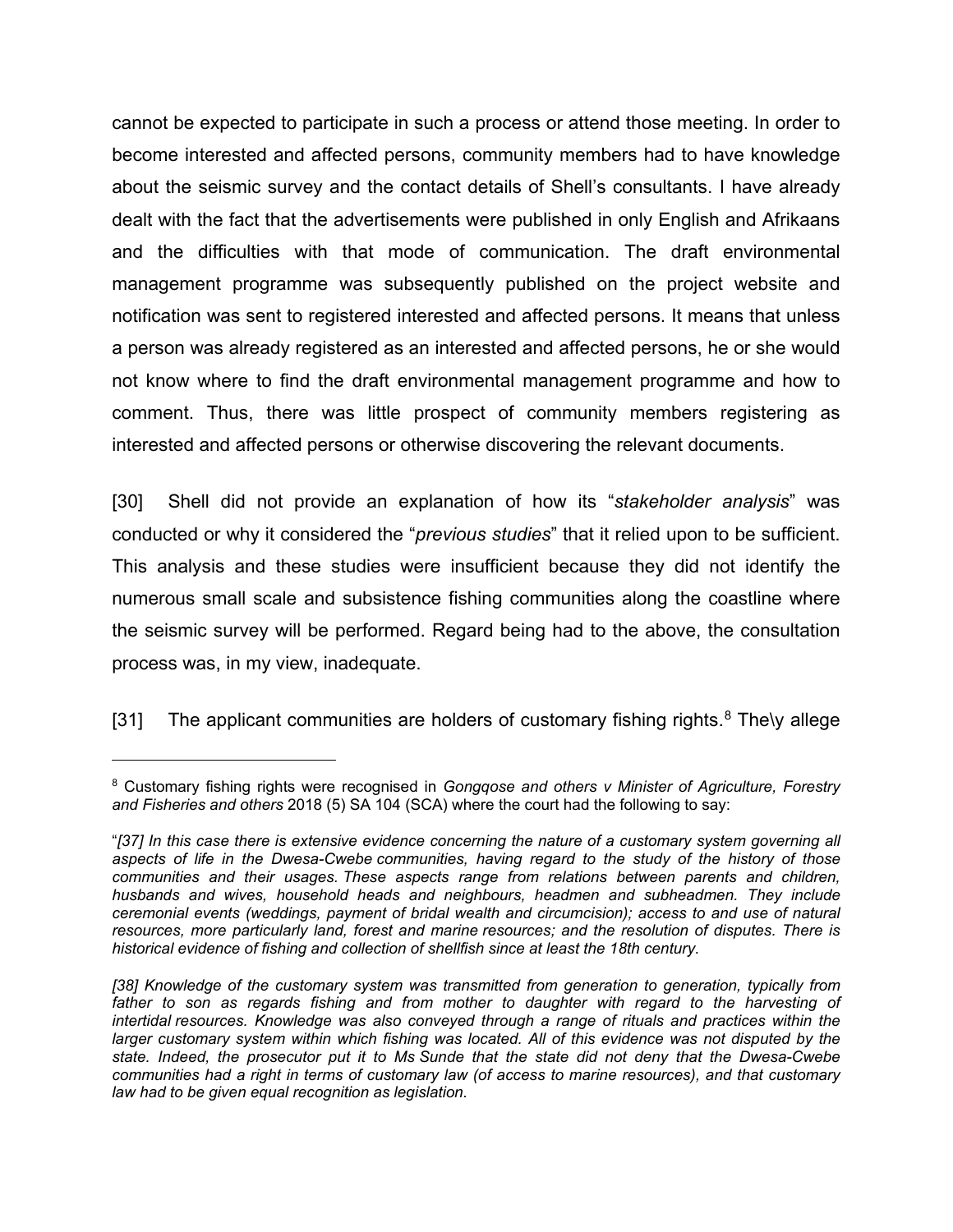that the seismic survey will impact negatively upon those rights and as holders of such rights which are threatened by the seismic survey, the customary fishers of the Wild Coast had a right to consultation in respect of the seismic survey. The consultation process carried out by Shell in that regard was inadequate.

[32] I accept that the customary practices and spiritual relationship that the applicant communities have with the sea may be foreign to some and therefore difficult to comprehend. How can ancestors reside in the sea and how can they be disturbed, may be asked. It is not the duty of this court to seek answers to those questions. We must accept that those practices and beliefs exist. What this case is about is to show that had Shell consulted with the applicant communities, it would have been informed about those practices and beliefs and would then have considered, with the applicant communities, the measures to be taken to mitigate against the possible infringement of those practices and beliefs. In terms of the constitutional those practices and beliefs must be respected and where conduct offends those practices and beliefs and impacts negatively on the environment, the court has a duty to step in and protect those who are offended and the environment.

[33] Shell was under a duty to meaningfully consult with the communities and individuals who would be impacted by the seismic survey. Based on all the evidence, I am of the view that Shell failed to do so. The evidence shows that the consultation process in question was inadequate and substantially flawed.

 $\overline{a}$ *[39] The appellants accordingly proved that, since time immemorial, the Dwesa-Cwebe communities, of*  which they are part, have a tradition of utilising marine and terrestrial natural resources. It is thus not *surprising that the magistrate found that the evidence established the existence of a customary right to*  fish within the relevant coastal waters by the Dwesa-Cwebe communities. The High Court described that *right and its regulation as follows:*

*'[23] . . . (T)hey understood that nature had a way of protecting itself and this is what regulated their harvesting; the tides and the weather did not allow them to go fishing every day; they also had their own way of making sure that there would be enough fish for the generations to come, having been taught by their fathers and elders not to take juveniles and to put the small fish back. These rights were never unregulated, and were always subject to some form of regulation either under customary and traditional practices.'*"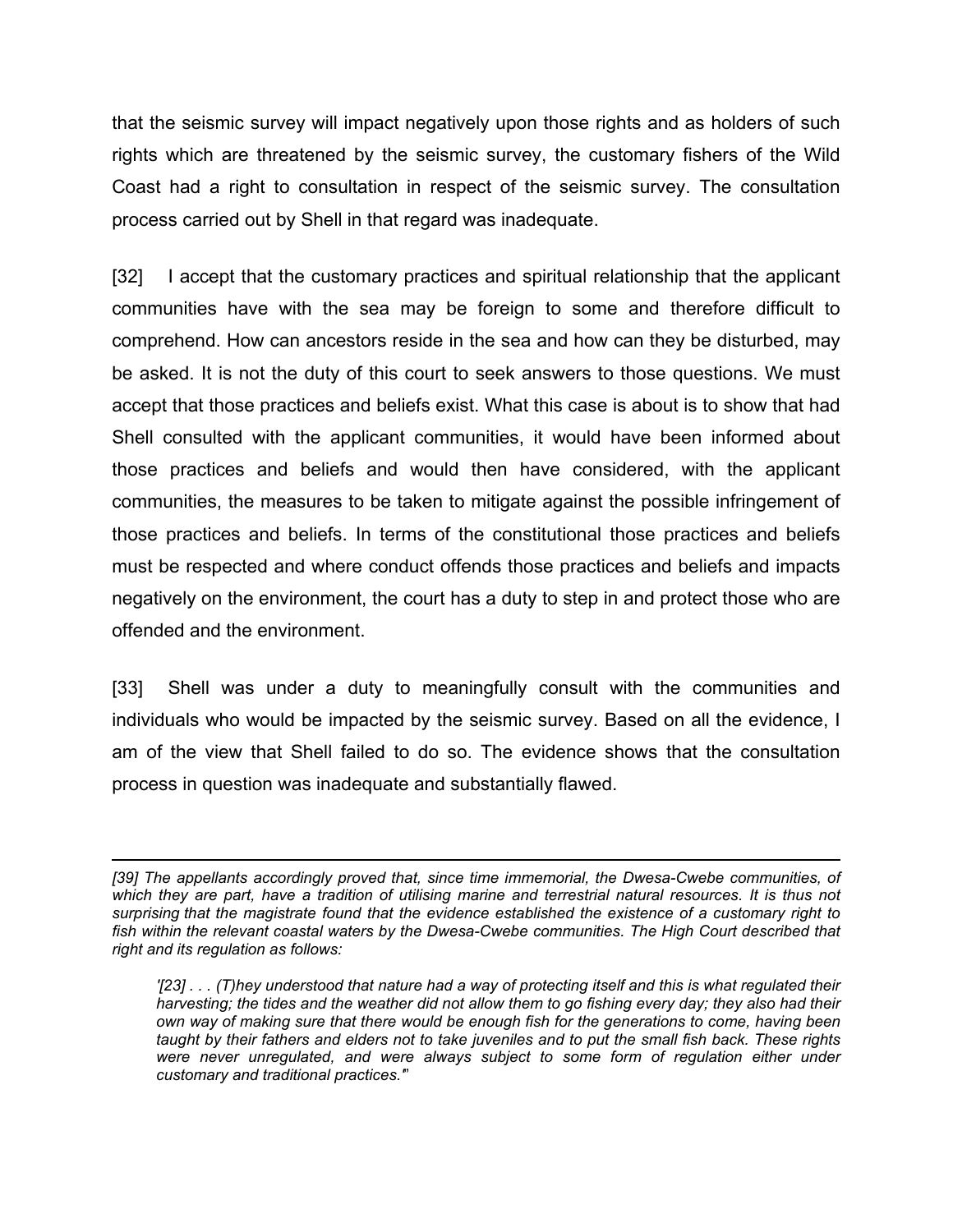[34] In all the circumstances, it seems to me that the exploration right, which was awarded on the basis of a substantially flawed consultation process, is thus unlawful and invalid. The applicants' right to meaningful consultation constitutes a *prima facie* right which deserves to be protected by way of an interim interdict. I am satisfied that the applicants have established that they have a *prima facie* right. In *National Treasury and others v Opposition to Urban Tolling Alliance and others*[9](#page-17-0) Moseneke DCJ stated that if the right asserted in a claim for an interim interdict is sourced from the Constitution, it would be redundant to enquire whether that right exists. The applicants have established constitutional rights worthy of protection by an interim interdict.

[35] At the hearing, the applicants indicated that they might in due course amend the relief sought under Part B of the notice of motion to include a prayer reviewing and setting aside the exploration right. Both counsel for the Minister and Shell submitted that the applicants cannot be allowed to secure an interim interdict on the basis the Shell does not have an environmental authorisation granted under NEMA and at the subsequent hearing seek an order reviewing and setting aside the exploration right. In my view the objection is more about form than substance. What is presently important is that Shell is conducting a seismic survey which, as said above, is the result of a substantially flawed consultation process. The underlying grounds for the relief sought under the proposed amended notice of motion will include the grounds upon which the interim relief was granted. Since the applicants have established a *prima facie right*, they are entitled to have that right protected against such unlawfulness, provided that the other requirements of an interim interdict have been met. Failure to protect the applicants against unlawfulness will offend the rule of law.

[36] Whether or not Shell requires an environmental authorisation obtained under NEMA involves a difficult legal issue. The Minister caused an affidavit to be delivered wherein he adopted the stance that "*the environmental management programme used to support the application made by [Impact Africa] for the renewal of its exploration right* 

<span id="page-17-0"></span> <sup>9</sup> *National Treasury and Others v Opposition to Urban Tolling Alliance and Others* 2012 (6) SA 223 (CC) at par 46.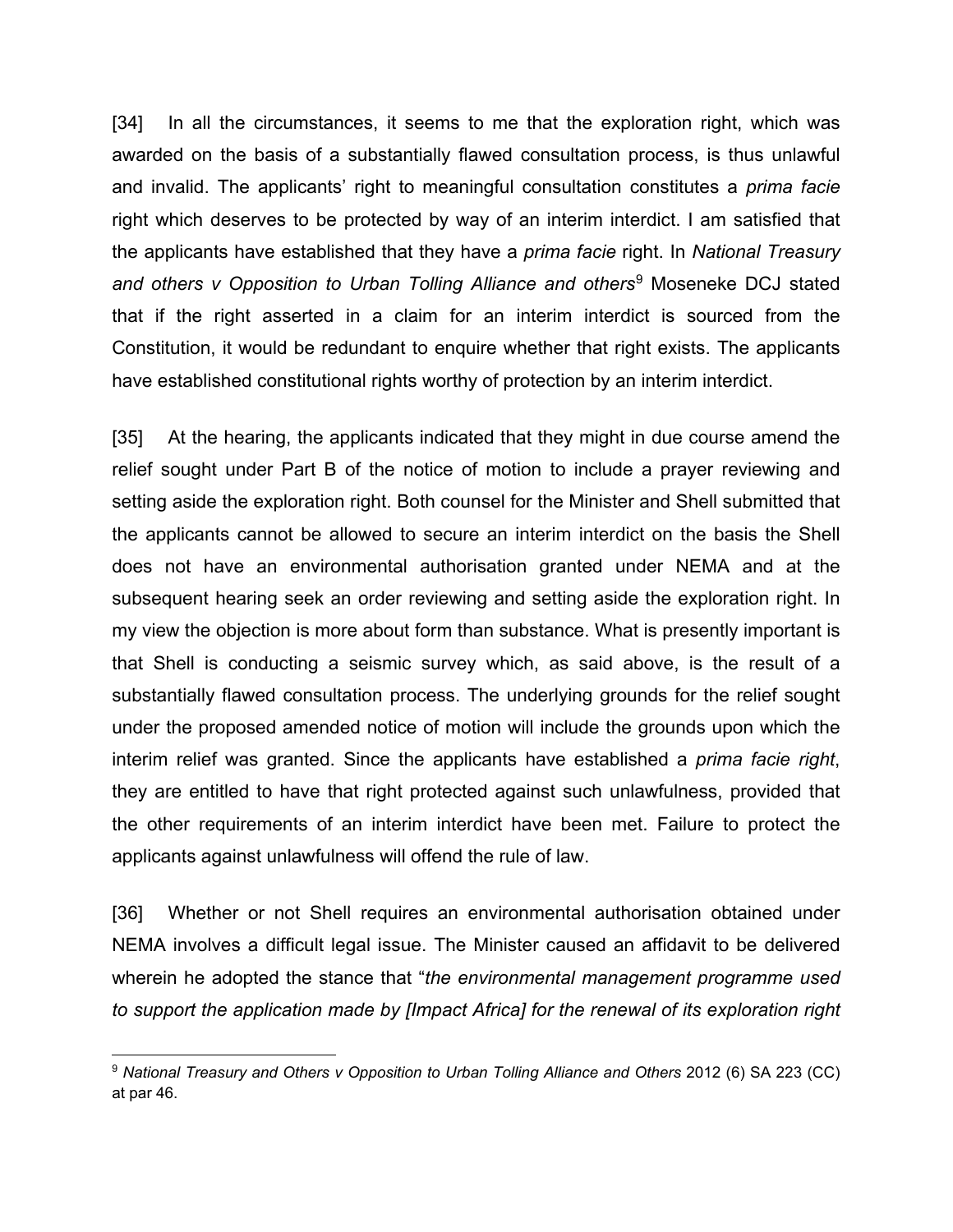*… constitutes an environmental authorisation, as envisaged by the National Environmental Management Act 107 of 1998 (NEMA)*". Whether that is so, however, is a decision to be made by the court. Although I am of the view that the applicants have prospects of success in that regard, it is a matter that should rather be considered by the court which will determine the relief sought under Part B of the notice of motion.

# Irreparable harm?

[37] The applicants were required to establish that they have a reasonable apprehension of irreparable harm if the interim interdict is not granted. What a reasonable apprehension of harm means has been dealt with in *Minister of Law and Order and Others v Nordien and Another*<sup>[10](#page-18-0)</sup> wherein Hefer JA had the following to say:

*"*What a 'reasonable apprehension' in this context means and how it is to be established, appears from a passage in the judgment of Berker JP in *Nestor and Others v Minister of Police and Others* 1984 (4) SA 230 (SWA) at 244, with which I respectfully agree. It reads as follows:

'A reasonable apprehension of injury has been held to be one which a reasonable man might entertain on being faced with certain facts (*Free State Gold Areas Ltd v Merriespruit (Orange Free State) Gold Mining Co Ltd* 1961 (2) SA 505 (W) at 515). The applicant for an interdict is not required to establish that, on a balance of probabilities flowing from the undisputed facts, injury will follow: he has only to show that it is reasonable to apprehend that injury will result (*Free State Gold Areas* case *supra* at 518). However, the test for apprehension is an objective one (*Ex parte Lipshitz* 1913 CPD 737; *Seligman Bros v Gordon* 1931 OPD 164; *Pickles v Pickles* 1947 (3) SA 175 (W)). This means that, on the basis of the facts presented to him, the Judge must decide whether there is any basis for the entertainment of a reasonable apprehension by the applicant.'"

<span id="page-18-0"></span> <sup>10</sup> *Minister of Law and Order and Others v Nordien and Another* 1987 (2) 894 (AD) at 896F-I.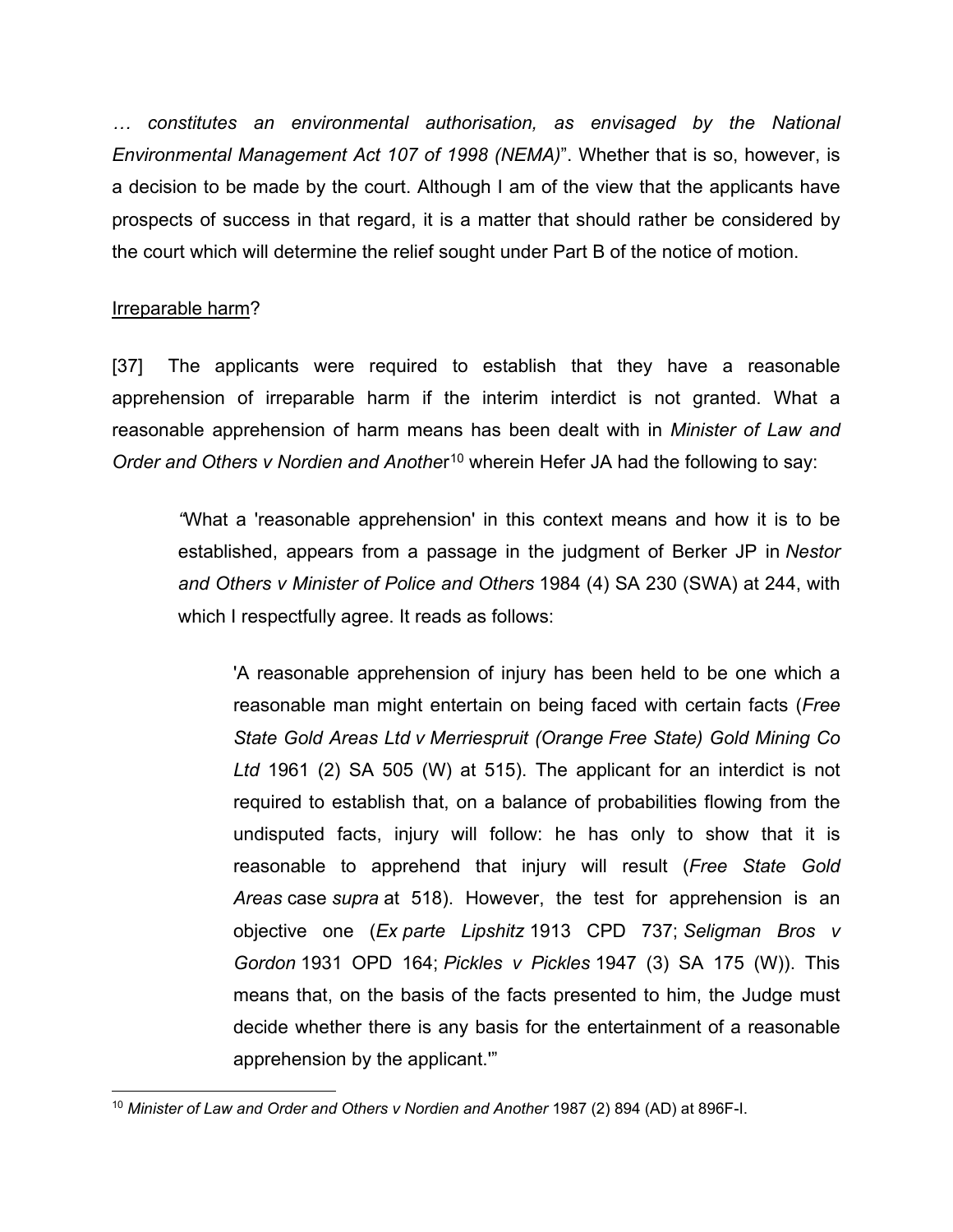[38] The applicants rely on cultural and spiritual harm; the threatened harm to marine life; and the negative impact on the livelihood of small-scale fishers, arising from the harm to marine life. I have already dealt with the impact that the seismic survey will have on the applicant communities' cultural and spiritual beliefs. To conclude the discussion on this topic, reference is made to the evidence of Jacqueline Sunde, a senior researcher at the Department of Environmental and Geographical Science at the University of Cape Town. Dr Sunde is also a member of the One Hub research team and the Ocean Justice network. She stated the following in paragraphs 18, 21 and 24 of her affidavit which formed part of the applicants' founding papers:

*"18. The material basis of Dwesa-Cwebe's ocean-coastal culture comprises three elements - sense of place linked to their coastline, a relational ontology connecting them to their ancestors and the way meaning is substantiated through socio-ecological interactions (performing rituals in the sea, the sea providing sustenance through fishing and harvesting activities), thus including both tangible and intangible culture. This is very evident in the Dwesa-Cwebe communities' coastal land-ocean culture today*.

*19*. …

*20*. …

*21. Residents of the Hobeni community recognise specific rocks as belonging to specific clans. For example, amaDingatha have got their own rocks at the sea where they come for spiritual healing. They would come to that rock to talk to their ancestors*.

*22*. …

*23*. …

*24. Many Nguni clans believe that the ancestors reside in the sea and in certain rivers and streams [...] This isiXhosa belief is confirmed in research*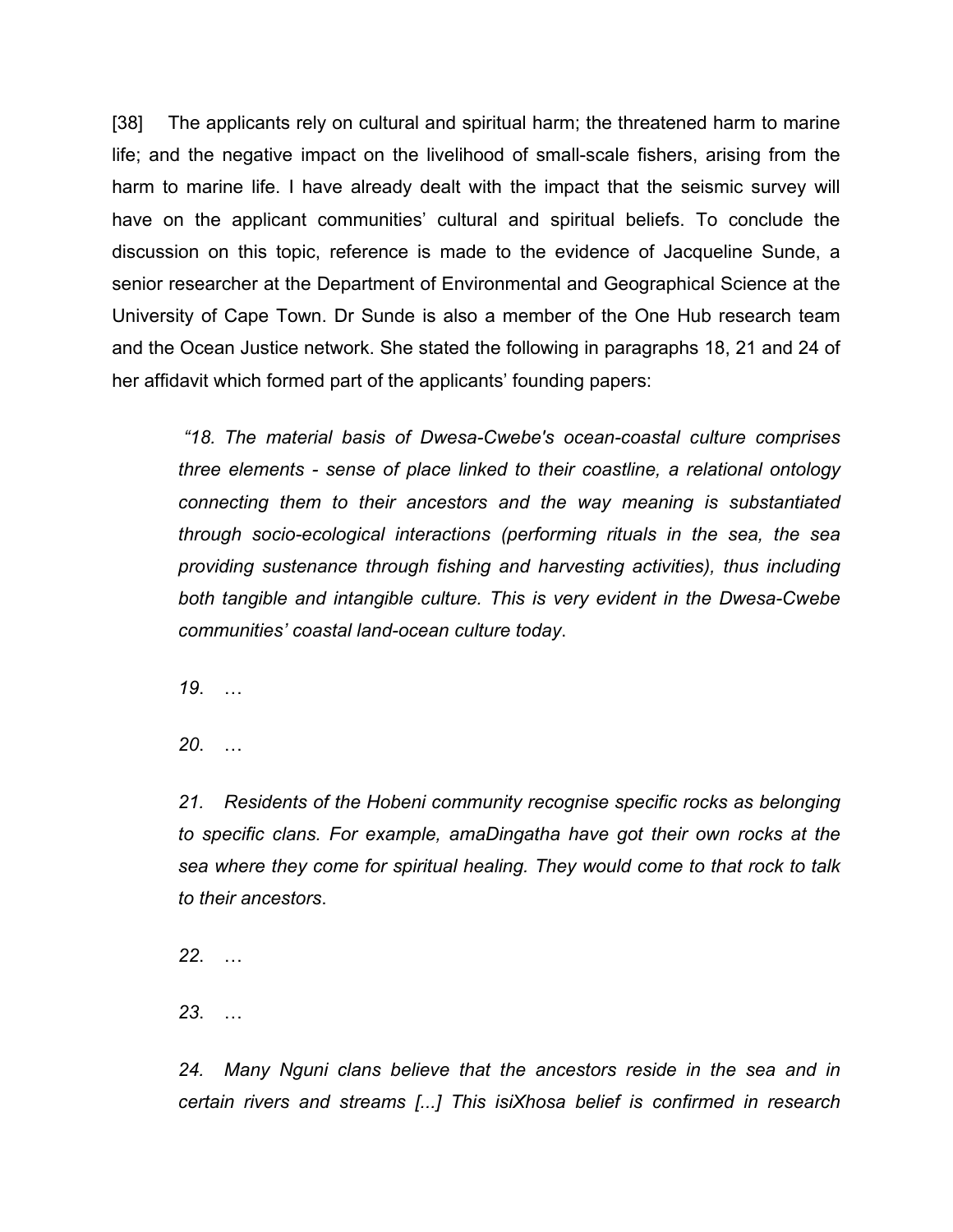*conducted elsewhere along the Eastern Cape coast. The ancestors of these clans reside in the ocean. In addition, most Dwesa-Cwebe residents believe that there are ancestral spirits in the ocean and hence the ocean is sacred, with its significance increasing with depth. Disturbing these ancestors will cause them great distress*."

[39] In its answering affidavit Shell elected not to deal with the aspect relating to the threat of harm to the applicant communities' cultural and spiritual beliefs. The applicants' allegations in that regard are accordingly undisputed. There is no reason not to accept the applicants' evidence in that regard.

[40] Before I deal with the applicants' contention that there is a threat to marine life and resultant economic harm, I must deal with Shell's contention that the applicants failed to establish harm or that the harm that might have been established is irreparable. It furthermore relies on the mitigation measures that are implemented to minimise harm to marine life.

[41] Implicit in Shell's contention is an acknowledgment of harm to marine life, hence the mitigation measures. Shell, through Mr Mtolo, says that those mitigation measures include:

41.1. seasonal restrictions, in that the humpback whale has a peak migration period between May and November;

41.2. the lowest volume airguns used in the survey, meaning that the sound at source level is low;

41.3. a survey area which has been carefully drawn to ensure that it is as small as possible and that no unnecessary or speculative exploration is carried out;

41.4. survey lines which are orientated in such a way that minimises the duration of the survey;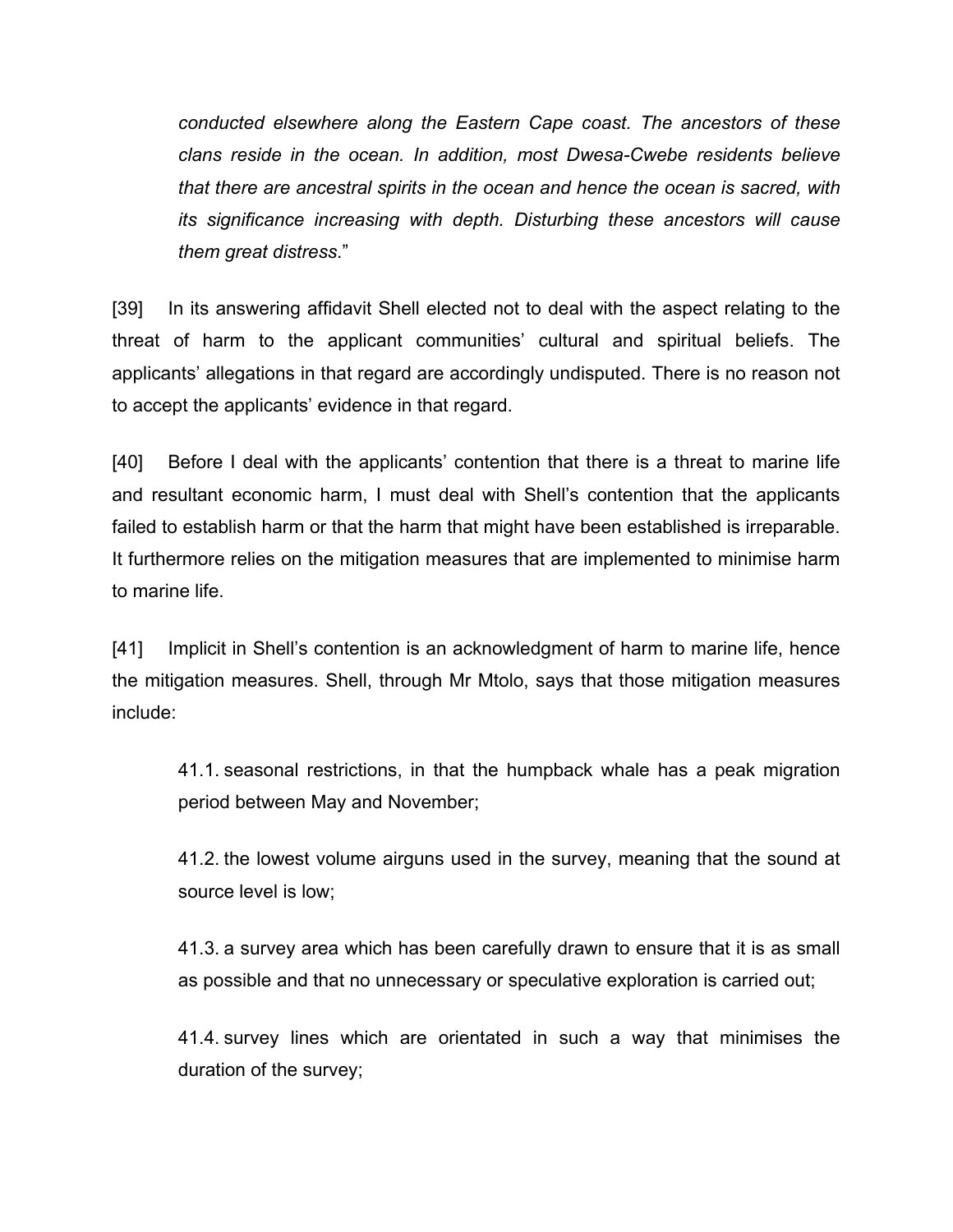41.5. a 5km buffer zone around marine protected areas, despite the fact that the recommended buffer zone for a marine protected area is 2 km;

41.6. no survey activities will be undertaken in any declared marine protected area; and

41.7. the extension of the typical mitigation and exclusion zone from 500m to 800m to provide further protection to marine mammals, particularly low frequency cetaceans.

[42] Shell furthermore relies on the following operational measures:

42.1. Prior to any start, there will be a 60-minute pre-watch period. This means that the procedure may only commence if, for a period of at least 60 minutes, no marine animals are observed in the mitigation zone of 800m around the sound source.

42.2. Passive Acoustic Monitoring will run for 24 hours a day for the full duration of the survey.

42.3. Independent Marine Mammal Observers will be on board the seismic vessel to observe and record responses of marina fauna to the survey. The observers are able to request that the start be delayed or the survey be suspended if required for the safety of marine life.

42.4. Each time the airgun is initiated, it will be carried out as a "soft-start", meaning that the sound source is ramped up slowly to full sound over a period of a minimum of 20 minutes. This allows marine life to detect it and move away from the source.

[43] Shell is of the view that all these measures, taken together, make for comprehensive mitigation of any of the adverse effects of the seismic survey.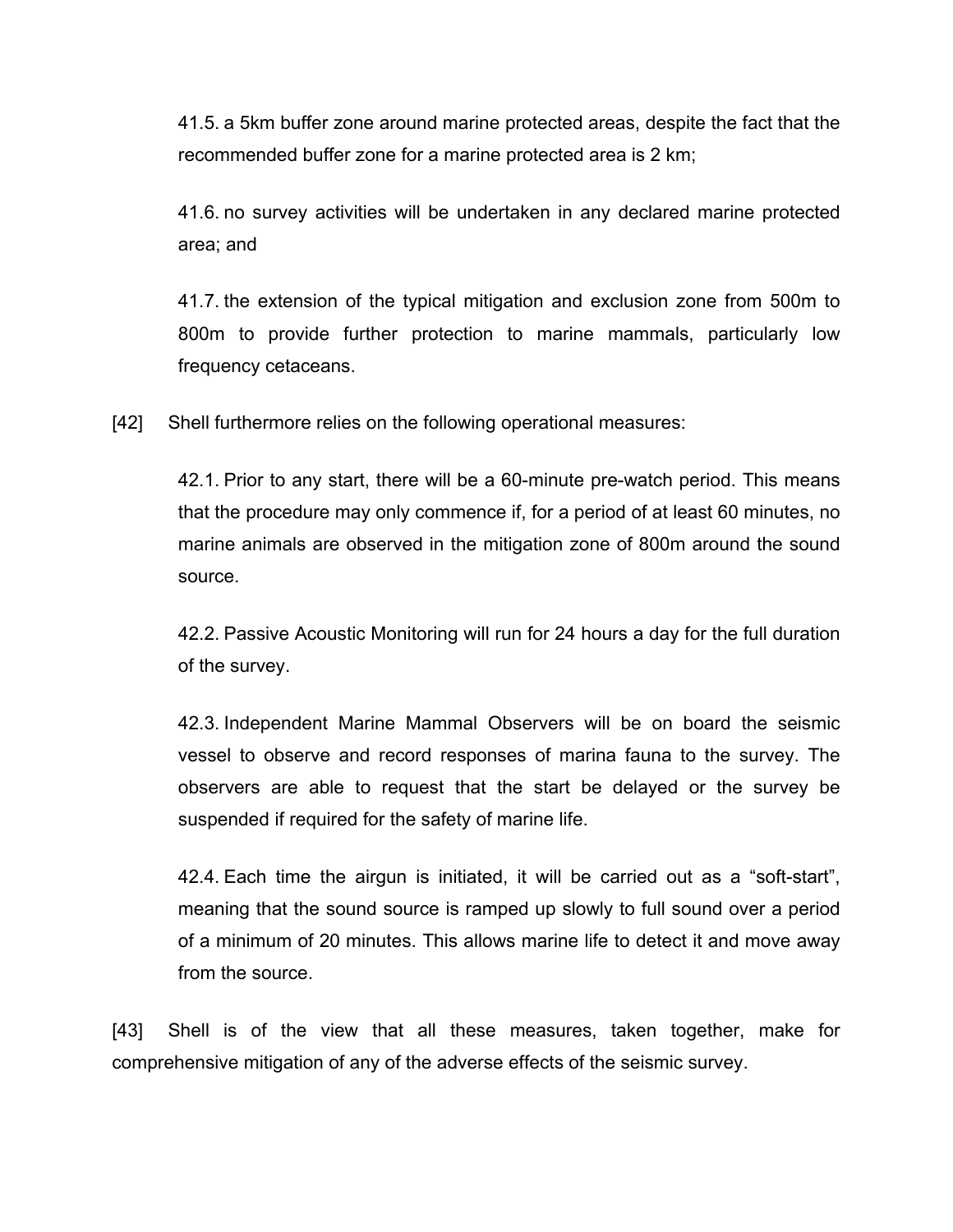[44] To prove irreparable harm, the applicants relied on the evidence of ten experts. Simon Elwen is a marine scientist, a Research Associate in the Department of Botany and Zoology at the University of Stellenbosch and a Director at Sea Search Africa (Pty) Ltd and Sea Search Research and Conservation NPO. Tess Gridley is also a marine scientist and a Director at Sea Search Africa (Pty) Ltd and Sea Search Research and Conservation NPO. Dr Gridley also founded the African Bioaccoustics Community, an international forum for the promotion of bioacoustics research and best practice in Africa. Drs Elwen and Gridley have been requested by the applicants to compile a report on new developments and information since the completion of the environmental management programme in 2013. In their report, which is dated 29 November 2021, they caution against Shell's reliance on the environmental management programme which is now eight years old for its denial of any significant harm. They argue that a more refined understanding of the ecological context requires that an up-to-date assessment be conducted to establish the true nature and extent of the potential harm that may arise from the seismic survey. Based on their expertise, they anticipate that the seismic survey would have an impact on individual animals, whole populations of animals and on the ecosystem as a whole. They point out that seismic airguns produce pulsed, high intensity, low frequency sounds typically every 10 seconds and with most energy below 200 Hz. In addition to the immediate potential harm from the high density sounds, low frequency sounds may extend over large distances (hundreds of thousands of kms, they say), especially in deeper waters. The pulsed sounds can change substantially in frequency and duration as they travel, essentially becoming a single continuous sound. They also point out that while no studies have directly linked seismic surveys to stranding or death of cetaceans, multiple studies have shown that cetaceans have a behavioural response to seismic surveys, including movement away, changes in movement/dive parameters and changes in vocalisation/singing behaviour and the reduction in the ability over which other animals can be heard, an important factor for breeding. They also point out that recent improvement of knowledge shows that humpback dolphins are impacted by multiple human activities and that fewer than 500 individuals remain in South Africa. They are now recognised as endangered. Although highly coastal in nature, humpback dolphins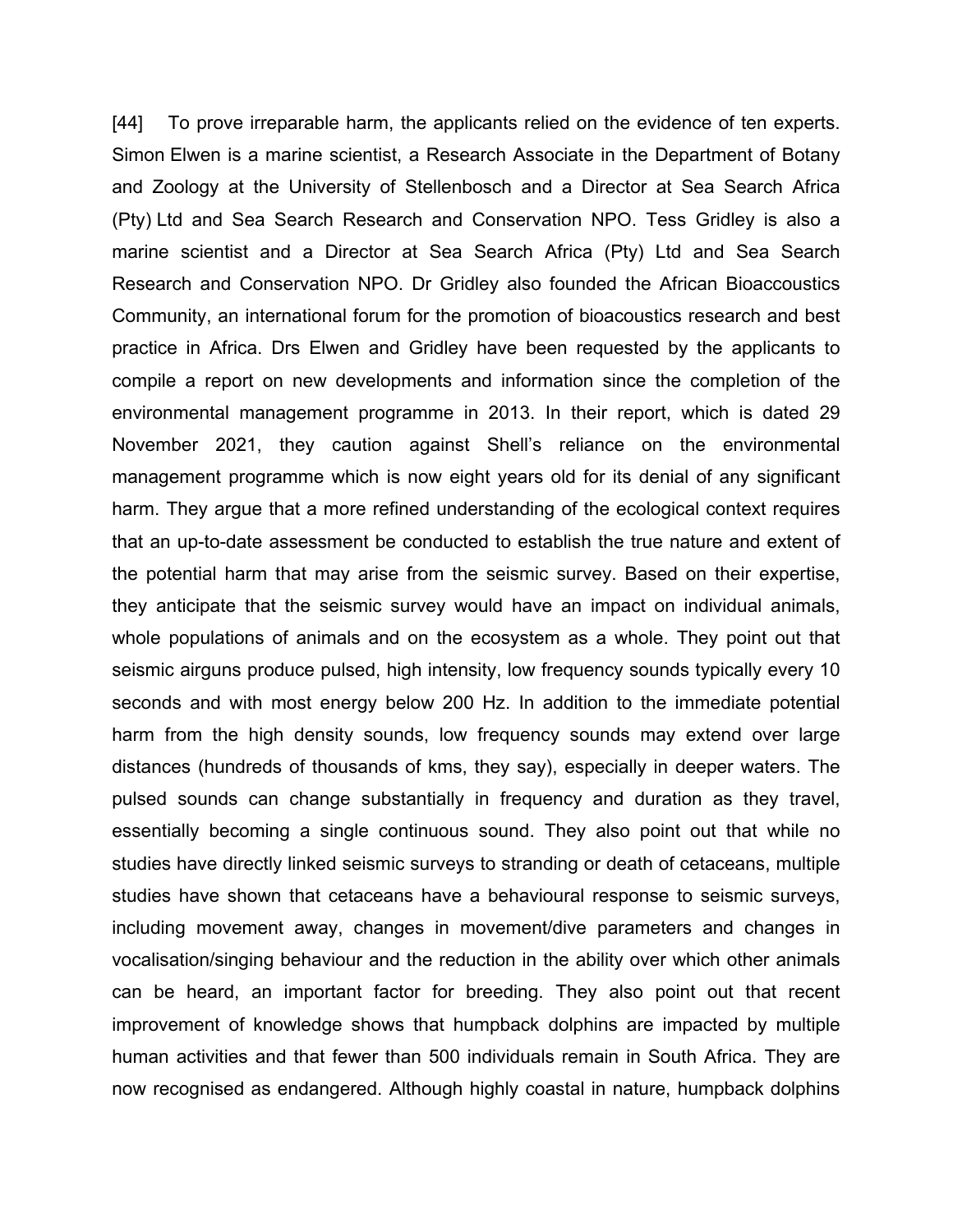are common in Algoa Bay and East London. Drs Elwen and Gridley point out that the extreme vulnerability of the humpback dolphin has not been recognised in the environmental development programme. They expressed the view that the seismic survey and any future extraction of hydrocarbons will impact a high number of endangered and/or endemic marine mammal, turtle, bird and fish species, as well as completely unstudied marine ecosystems. They fairly state that the immediate and cumulative impacts of seismic surveys, noise and hydrocarbon extraction in this environment remain unknown. For that reason, they suggest that a precautionary approach be followed. Drs Elwen and Gridley are of the view that the mitigation measures relied on by Shell are directed at the localised and short-term impacts, and do not adequately address the threat of harm.

[45] Douglas Nowacek is the Repass-Rodgers Chair of Marine Conservation Technology in the Nicolas School of the Environment and the Edmund T Pratt School of Engineering at Duke University in Durham, North Carolina, United States of America. He has studied the behavioural and acoustic ecology of marine animals throughout his professional career, with particular expertise in the subject of anthropogenic noise. He has authored or co-authored about 25 papers and reports specifically focused on ocean noise, from analyses of acoustic sources to impacts on marine animals to the mitigation of those impacts. Dr Nowacek emphasised the importance of sound in the biological activities of marine species, as well as the behavioural and physiological responses to unwanted sound. The exposure to the noise contemplated by Shell, and to the reverberating energy that would follow each blast, can aggregate into species-level consequences, which is of particular concern in the case of endangered populations. Dr Nowacek's opinion, that the seismic survey will likely cause significant harm to marine animals, is based on his finding that the 2013 environmental management programme did not use acoustic modelling, but rather relied upon outdated information regarding the presence and abundance of animals and outdated science regarding the acoustic impact on marine species. In particular, he stated that noise from the seismic survey will adversely affect cetaceans in three ways: (i) by inducing a physiological stress response; (ii) by disrupting biologically essential behaviour, such as vocalising, mating,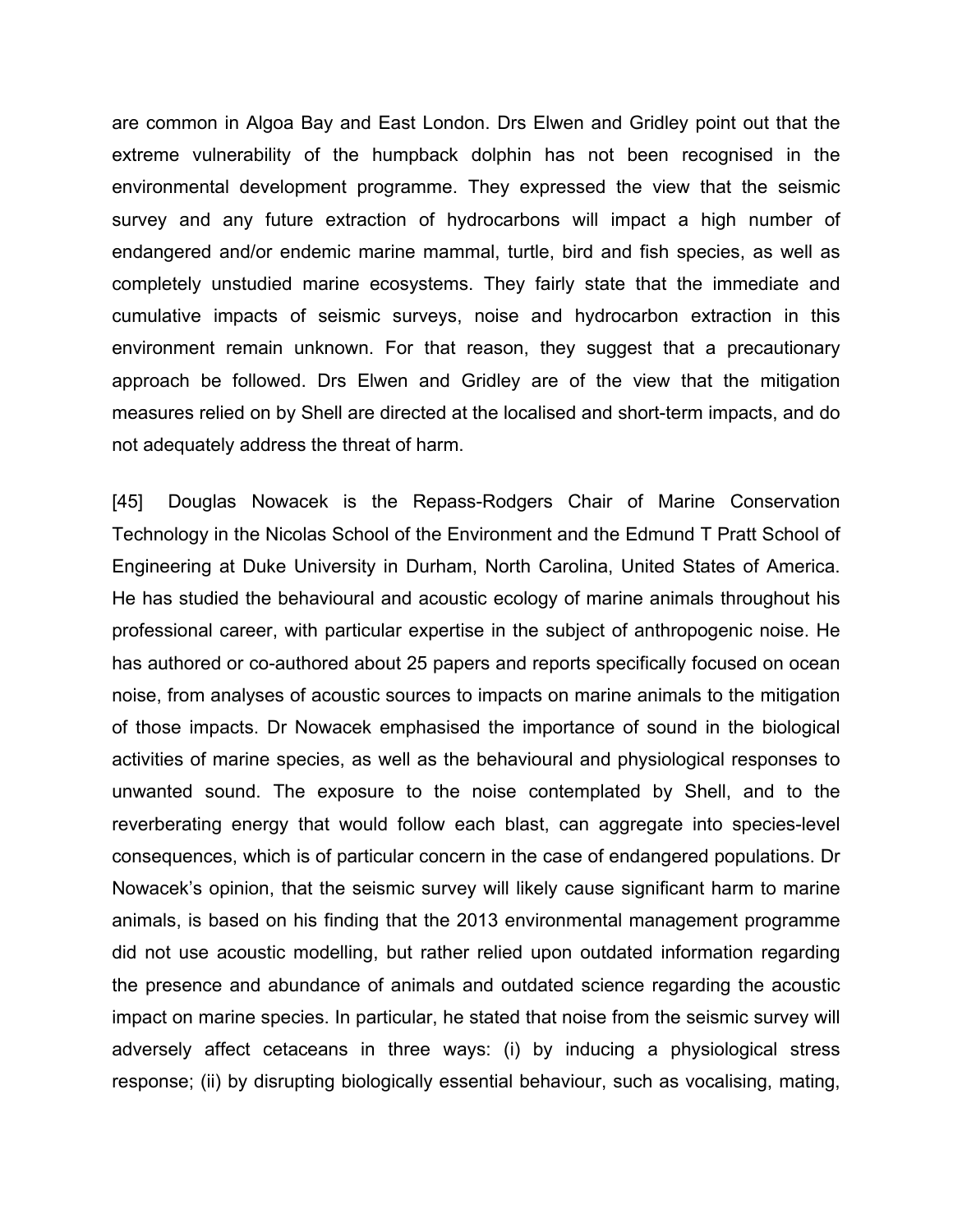or foraging; and (iii) by masking acoustic communication, including between mothers and calves.

[46] Shell alleges that the south right whale is not present during the survey window in the survey area and that the humpback whale has a peak migration period between May and November (outside of the survey window). Migrating humpback cow-calf pairs migrate close to the coast, while non-calf groups may extend to at least 20 km from the coast, the argument being that if cow-calf pairs are passing by the area in the southern migration, they will likely be outside the potential behavioural disturbance threshold ranges of more than 10 kms from seismic source. Whales all migrate a maximum of 16 km from the shore, outside of the survey area which at the closest will only come within 20 km of the shoreline.

[47] Shell furthermore alleges that there is no well-established or acceptable threshold for behavioural disturbance in marine mammals. Moreover, the lower the frequency, the further the sound can travel. The ocean is also full of noises, both high and low frequency, natural and man-made. Not all of these sounds or frequencies are audible to all animals and not all of these sounds are necessarily disturbing to marine life.

[48] It also contends that seismic surveys have been shown not to cause injury or any biologically significant level of disturbance when appropriate mitigation measures (such as those employed by Shell in this survey) are utilised.

[49] Shell contends that the above considerations, in addition to the extensive mitigation measures undertaken by it, indicate that there can be no reasonable apprehension of harm to cetaceans.

[50] Shell's response to the evidence of Dr Nowacek and the evidence of the applicants' other expert witnesses is through the answering affidavit, which was deposed to by Mr Mtolo, the country chair of Shell Downstream (Pty) Ltd. Mr Mtolo did not allege or show that he has the requisite expertise to refute the expert evidence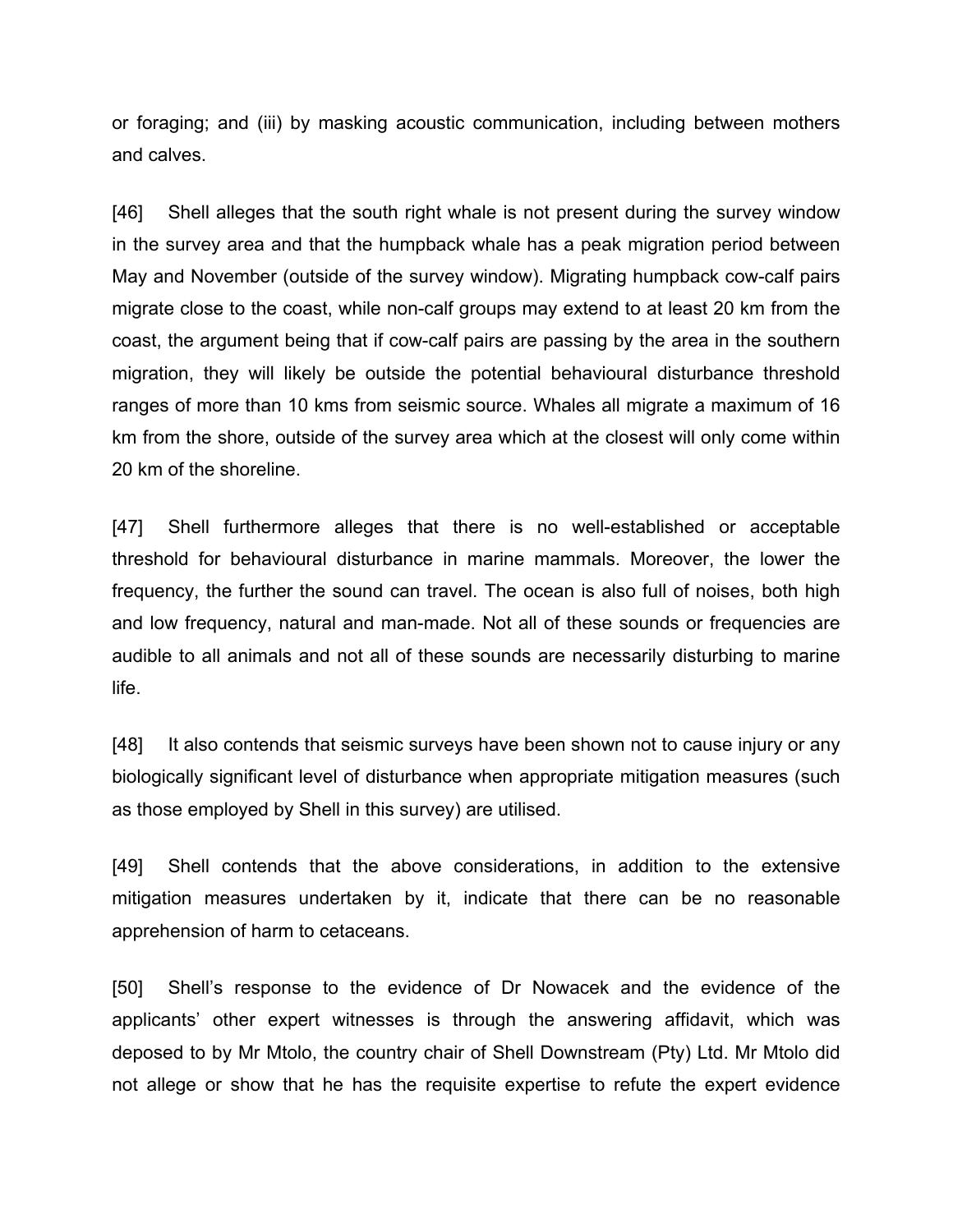relied upon by the applicants. I will place no value on Shell's attempted rebuttal of the expert evidence relied on by the applicants through the opinion evidence of Mr Mtolo.

[51] To revert to Dr Nowacek, he also expressed the opinion that the mitigation measures relied upon by Shell and which are eight years old will be ineffective.

[52] Jean Harris is a marine scientist, currently the Executive Director of WILDOCEANS, the marine programme of the Wildlands Trust, an NGO focused on biodiversity protection and building socio-ecological resilience in Southern Africa and the western Indian Ocean. Jennifer Olbers is employed as a senior marine scientist at WILDOCEANS. Kendyl Wright is employed as a marine protected area scientist at WILDOCEANS. The three of them compiled a report dated 6 December 2021 on the key findings in peer-reviewed literature on the physiological and ecological impacts of seismic survey activities on marine wildlife, with specific attention on the relevance of the information to the context of the survey in this case, as well as with regards to vulnerable and endangered species known to occur in the survey area during the present time. Drs Harris, Olbers and Wright have analysed the available information and established that there is plausible evidence to suggest that seismic survey activity is likely to affect the conservation status and recovery of populations of vulnerable and threatened species, including *inter alia* the humpback whale, because sound and the ability to hear and interpret sound is critical for many species to reproduce. They stated that it must therefore be assumed that interference in sound perception or utilisation for communication (temporary or permanent) had the potential to impact on an entire species.

[53] The three experts stated that the impacts of seismic activities are most well studied for marine mammals. Evidence suggests that there are distinct avoidance responses such as leaving the area of seismic activity or ceasing to undertake everyday activities, such as feeding in preferred areas. This, they say, is likely to negatively impact the fitness of an affected animal. The results of study in South Africa on the impacts of seismic activities in South African waters show clear evidence that the endangered and endemic African penguin avoided preferred feeding sites when a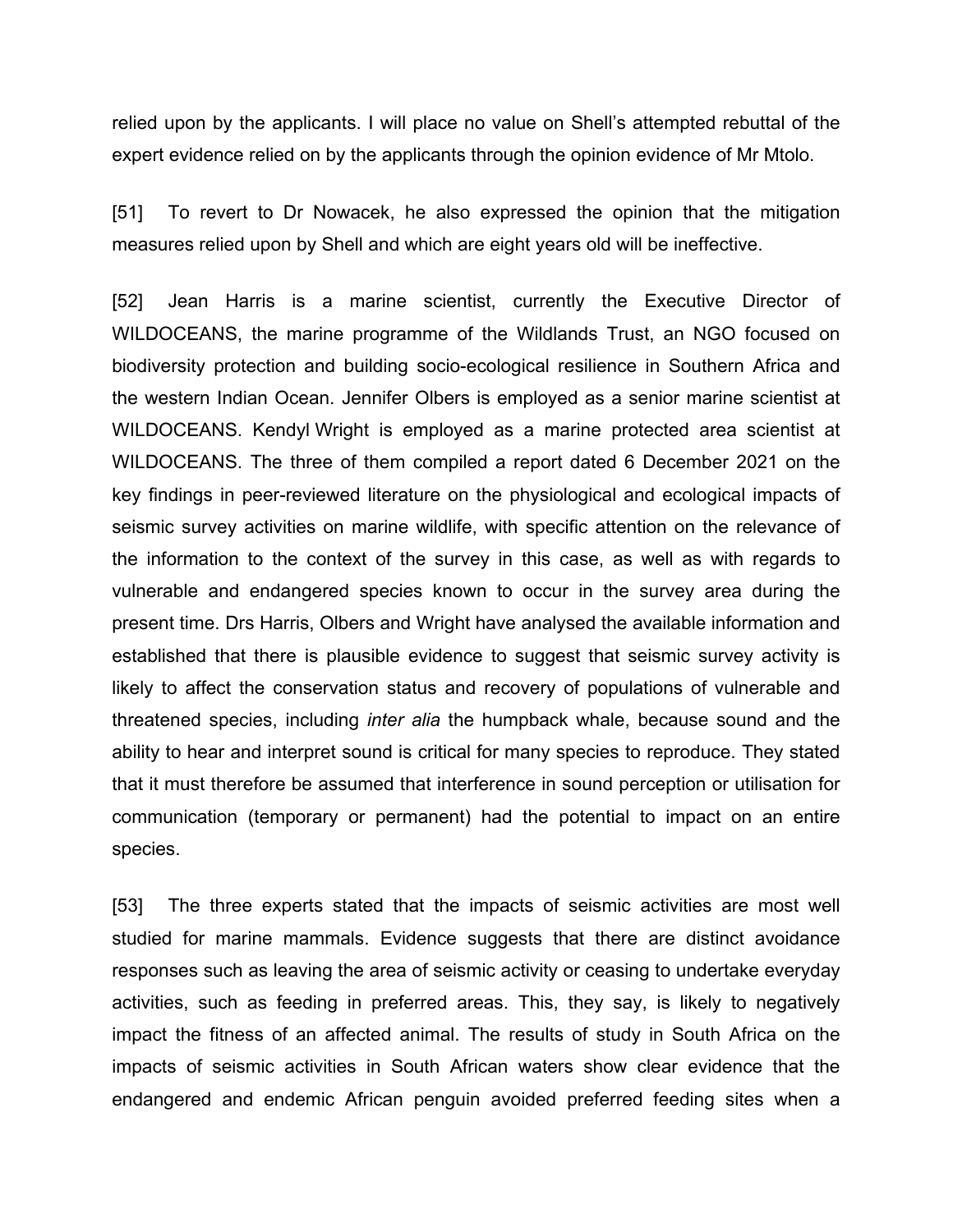seismic survey was active nearby. This is of particular concern for a species that is already stressed by prey depletion and the greater demand for them to forage further afield, and for which the prospect of extinction is significant.

[54] Drs Harris, Olbers and Wright expressed particular concern for the stress and avoidance that the humpback whales and their calves would encounter in the survey area. They are at risk of airgun noise affecting their behaviour or interfering with the communication between mother and calf. Any impact on their energy reserves could impact on their weight and physiological condition and affect survival of the animals during a vulnerable time, especially lactating mothers and their calves, on their long migration to feeding grounds in Antarctica.

[55] Turtle hatchlings which are carried in the Agulhas current through the survey area from the nesting beaches of iSimangaliso MPA, do not have the ability to avoid the airgun arrays. The three experts expressed the opinion that, when the turtle hatchlings pass through the survey area, they would not be detected by marine mammal observers and suffer extreme disturbance, especially during February and March when, according to them, the seismic survey should not continue.

[56] Zooplankton forms the base of many important food webs in the marine environment. Research in 2017 has shown significant mortality in zooplankton up to 1.2 km from the seismic survey array. Depletion of zooplankton could thus have an impact on food for their predators, such as fish, as well as impact fish eggs and larvae, with potential local impacts on species important in fisheries. Drs Harris, Olbers and Wright express the view that the mitigation measures relied upon by Shell do not adequately address the concerns regarding turtle hatchlings and zooplankton.

[57] Their report concluded that *"seismic surveys do cause harm to both species and the ecology, and that significant direct harm to individual animals and harm to populations of endangered species is the most likely scenario in the case of the seismic survey underway off the east coast of South Africa."*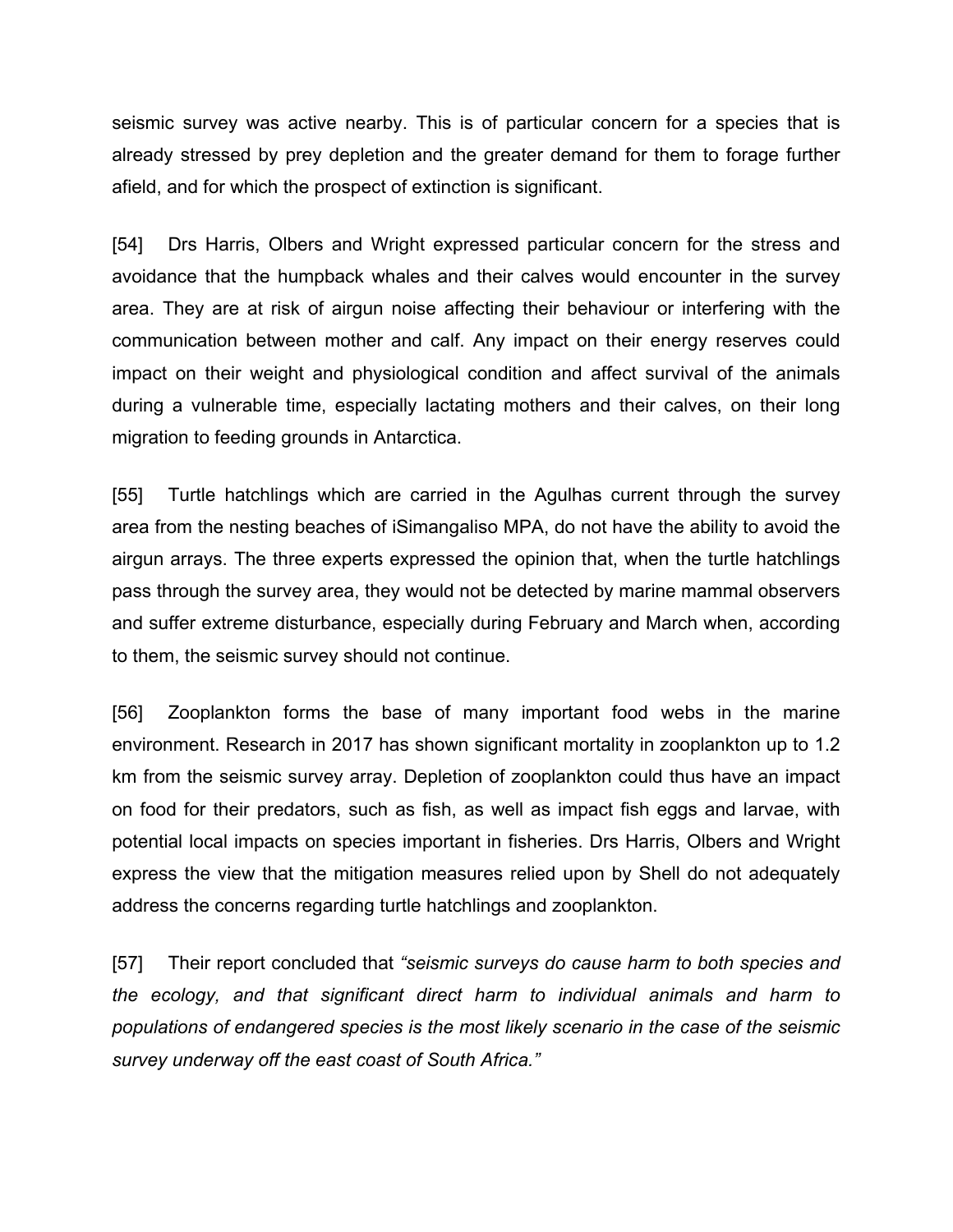[58] Lynton Burger is an impact investment specialist with 30 years' professional experience in environmental and sustainability management. He no longer works in the environmental management field. He presently works in the ocean impact and sustainable investment field. Mr Burger coordinated a group of 24 South African marine experts in drafting an open letter to the President of South Africa and the first and second respondents regarding the seismic survey in question. In that letter the experts point out, amongst others, that the country's marine ecosystems and the coastal communities' sustainable blue economies are being threatened by seismic surveys, that such surveys have immediate and long-term negative impacts on marine creatures and highlighting that the approval of the seismic surveys contradicts South Africa's agreement at the COP26 during October 2021, to move away from hydrocarbon-based energy towards renewables. They implored the South African government to *inter alia* halt all planned seismic surveys, including the one in question, until South Africa has a clear policy position on oil and gas exploration that is aligned with its climate change commitments.

[59] Mr Burger compiled a report dated 5 December 2021 wherein he commented on the exploration right that was granted to Shell as well as on the 2013 environmental management programme and the 2020 environmental compliance audit. He does not agree with the opinion contained in the 2020 environmental compliance audit to the effect that "*the measures contained in the [environmental management programme] sufficiently provide for the avoidance, management and mitigation of key potential environmental impacts identified and no recommendation for update of the [environmental management programme] is considered necessary*". In his view the 2013 environmental management programme is out of date and the 2020 environmental compliance audit does not address pertinent mitigation and management topics. He pointed out that neither report adequately considered "*the mounting peer-reviewed scientific studies and government reviews that are exposing the full impacts – many studies and expert reviews quote irreparable damage – to marine organisms and ecosystems from seismic testing. The Audit also makes no mention of the fact that a growing number of governments around the world have, as a result of this scientific*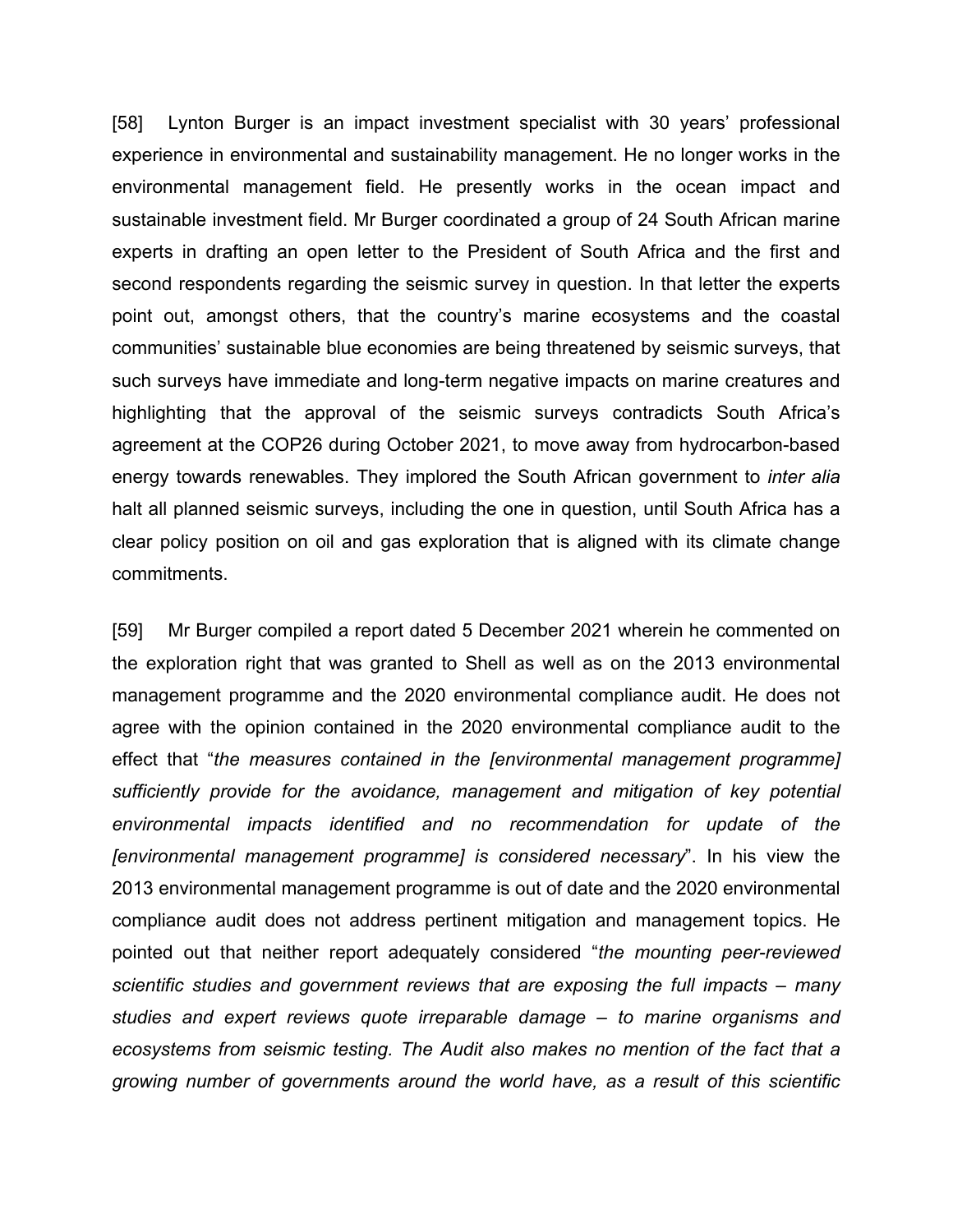*concern, outlawed this practice. The fact that many of these studies and reviews have been published post the 2013 EMPr further invalidates ERM's Audit conclusion*".

[60] Mr Burger is of the opinion that the authors of the environmental management programme are inadequately qualified. His investigation revealed that none of them has any listed professional marine science or marine environmental training. It appears to him that both reports have been compiled by consultants with land-based mining and generalised environmental impact experience. Mr Burger is also of the opinion that the mitigation measures, upon which Shell relies, are weak and inadequate as a management tool when one considers the full extent of ecological impacts that are now being understood. He says that those mitigation measures focus on an incomplete list of actual or potential negative impacts and are heavily reliant on marine mammal observers. The observers' ability to detect<sup>[11](#page-28-0)</sup> cetaceans is severely limited to fleeting surface shows, like blows and fins. He is also concerned that there is effectively no mitigation during night-time surveying, which constitutes 50% of the surveying time. Most importantly, the full impacts to ecosystems components, like plankton, which occur as vast undetected biomass and which are the very building blocks of ocean ecosystems, as well as to the extensive unseen benthic reefs that the survey vessel passes over, cannot be monitored or mitigated by the monitors and are not adequately addressed by either of the reports. According to Mr Burger, the most material shortcoming of the 2020 Audit, as a compliance tool, is that it does not address the potential legal compliance conflicts and legislative framework questions that have arisen since the 2013 environmental management programme. Regard being had to the above, Mr Burger is of the opinion that neither the 2013 environmental management programme nor the 2020 environmental compliance audit represents a current and valid assessment of the full environmental impacts of seismic surveying off the Wild Coast.

[61] Michael Bruton is an aquatic marine scientist, a retired Professor of Ichthyology and currently a Director of Mike Bruton Engineering. He compiled a report on the

<span id="page-28-0"></span> $11$  Detection in this regard means scanning a vast and ever-changing 360-degree seascape with human eyes and binoculars.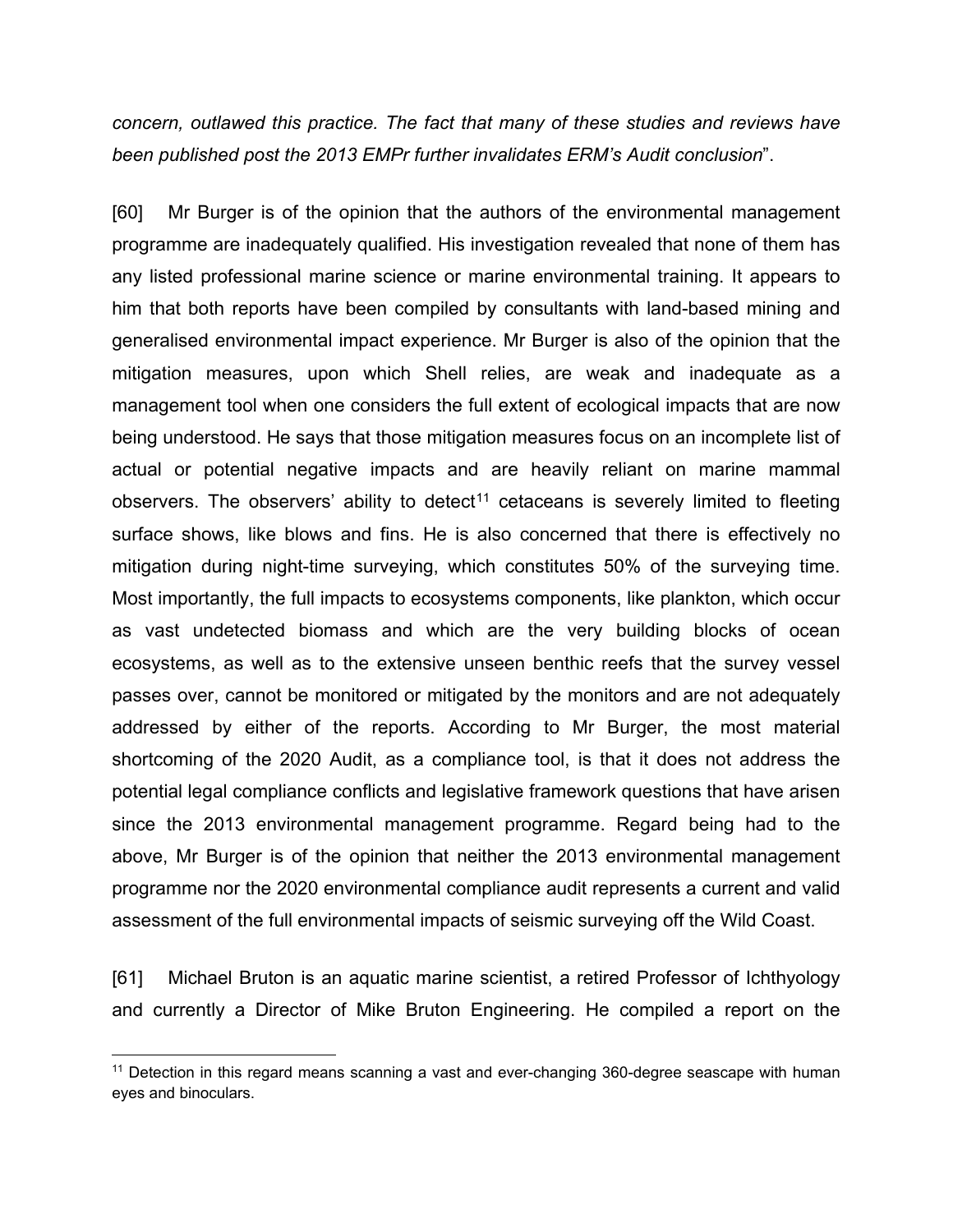presence of the coelacanth within the area impacted by the seismic survey in question. Prof Bruton highlighted the scarcity of the coelacanth and the difficulty in conducting research in relation to coelacanths. Coelacanth prefer a depth ranging from less than 100 metres to 800 metres, although they may occur at depths greater than 800 metres if suitable habitats and prey species are present. Prof Bruton points out that a colony of coelacanth was discovered at a depth of 104 metres by amateur divers off the iSimangaliso Wetland Park in northern Zululand. This population has been well studied and numbers over 26 individuals. Based on his own experience and available evidence, Prof Bruton expresses the opinion that coelacanth is likely to be off the Wild Coast as live specimens have been caught or seen on either side of the Wild Coast off Pumula and East London. In his knowledge and experience, the loss of even one coelacanth would have a significantly detrimental impact on the population as a whole, and particularly to the population occurring in the east coast of South Africa.

[62] Alexander Winkler is a marine scientist with expertise in fish behaviour and lifehistory assessment. He is attached to the Centre of Marine Science at the University of Algarve Faro, Portugal. He is also an honorary Research Associate at the Department of Ichthyology and Fisheries Science at Rhodes University. In a report dated 6 December 2021 he expresses an opinion on the likely effects of the seismic survey and the proposed mitigation measures contained in the 2013 environmental management programme. The first point that he makes is that the 2013 environmental management programme is out of date. Since then at least two in-depth scientific reviews on the effects of seismic surveys on fish have been published. The one study highlights the direct behavioural effects of seismic surveys on the rhythmic behavioural patterns of cod, albeit in the North Atlantic. Closer home, shallow-water hake and spiney dogfish, which are found in the survey area, have been found to show rhythmic diurnal foraging behaviour, such as that exhibited by cod in the North Sea. It is therefore likely that the effects of the seismic survey would be similar. He is of the view that the effects of the survey would affect the reproductive processes of fish that perform rhythmic foraging behavioural patterns. He criticises the 2013 environmental management programme for not identifying the fish species of conservation concern.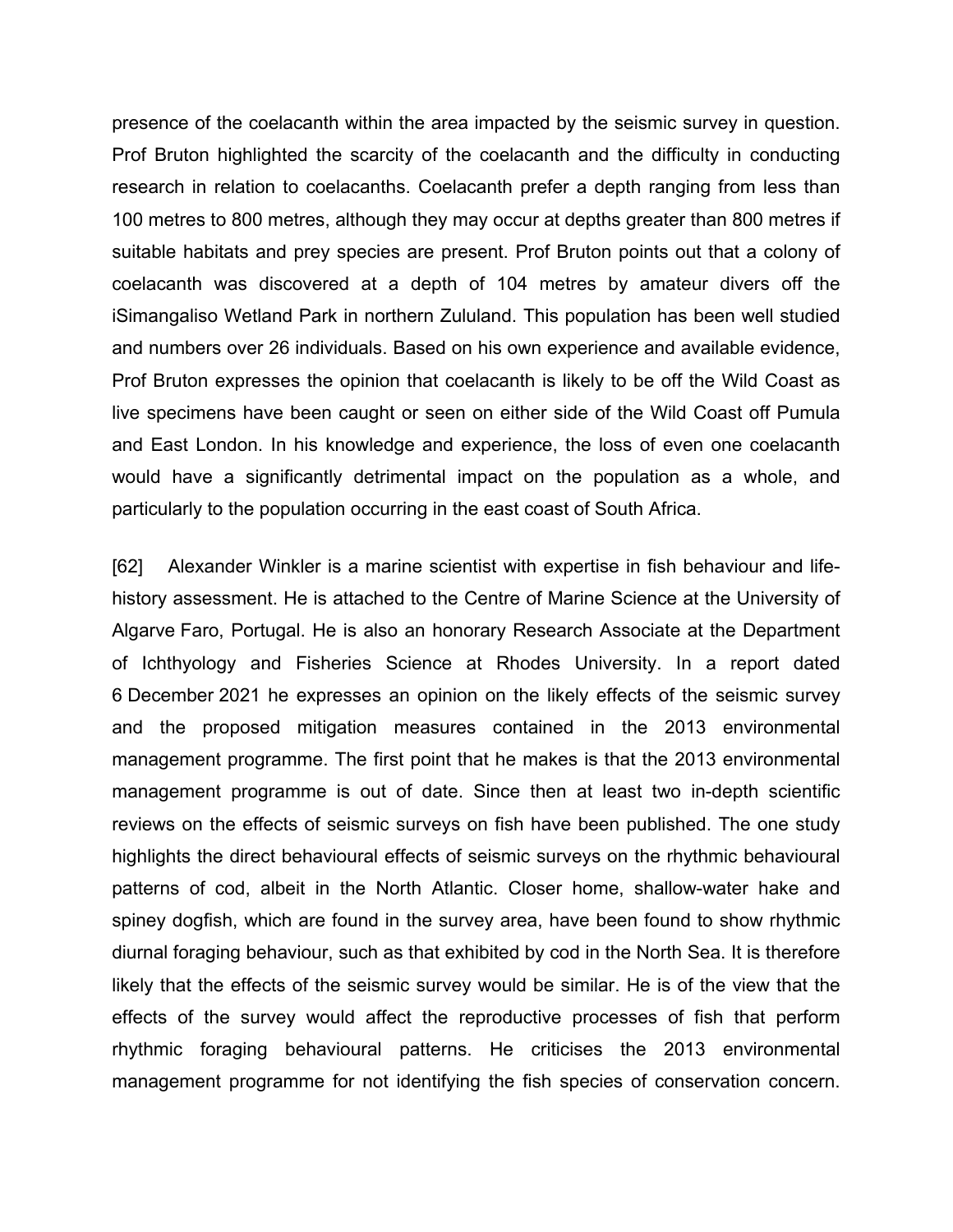The most recent and in-depth South African national biodiversity assessment that was published in 2018 shows that 13% of the South African linefish fish species are threatened with extinction and most are found along the east coast. Of these fish more than 30% of the endemic seabream species are threatened and a further 27% are near threatened. Dr Winkler is of the view that the application of the precautionary approach on these species is imperative in the absence of evidence that the seismic survey in question will not directly or directly affect these species. He concludes by stating, as a fact, that the 2013 environmental management programme contains severe shortfalls that are the consequence of updated literature, technological advances and a growing global concern around the subtle indirect effects of noise pollution on marine ecosystems. In the light of the new body of information, he suggests that "*the effects of the survey will at least have lasting indirect energy budget effects on the Transkei and Algoa Bay's marine fish fauna, which will probably affect processes such as reproduction and migration of certain species*".

[63] David Russell is an independent fisheries consultant based in Namibia. He has 30 years' experience in the fishing industry, with expertise in *inter alia* environmental aspects of fisheries management. Mr Russell provides an account of the impact on tuna catches of the seismic survey activities conducted by Shell between 2012 and 2017, and the devastating impact that this had on the albacore tuna industry. He states that many seasonal fishermen lost their jobs as a result of this.

[64] As pointed out above, Shell has, despite the massive body of expert evidence on the threat of harm to marine life, not adduced any expert evidence to neutralise the applicants' evidence in that regard. The opinions expressed by the above experts are based on objective facts contained in their reports or affidavits. There is no reason not to accept their evidence. That evidence establishes that, without intervention by the court, there is a real threat that the marine life would be irreparably harmed by the seismic survey. Against the acceptance of the body of expert evidence, Shell's denial that its activities will have an adverse impact on marine life cannot be sustained.

[65] Shell also relies on the fact that on 3 December 2021 this court found in *Border*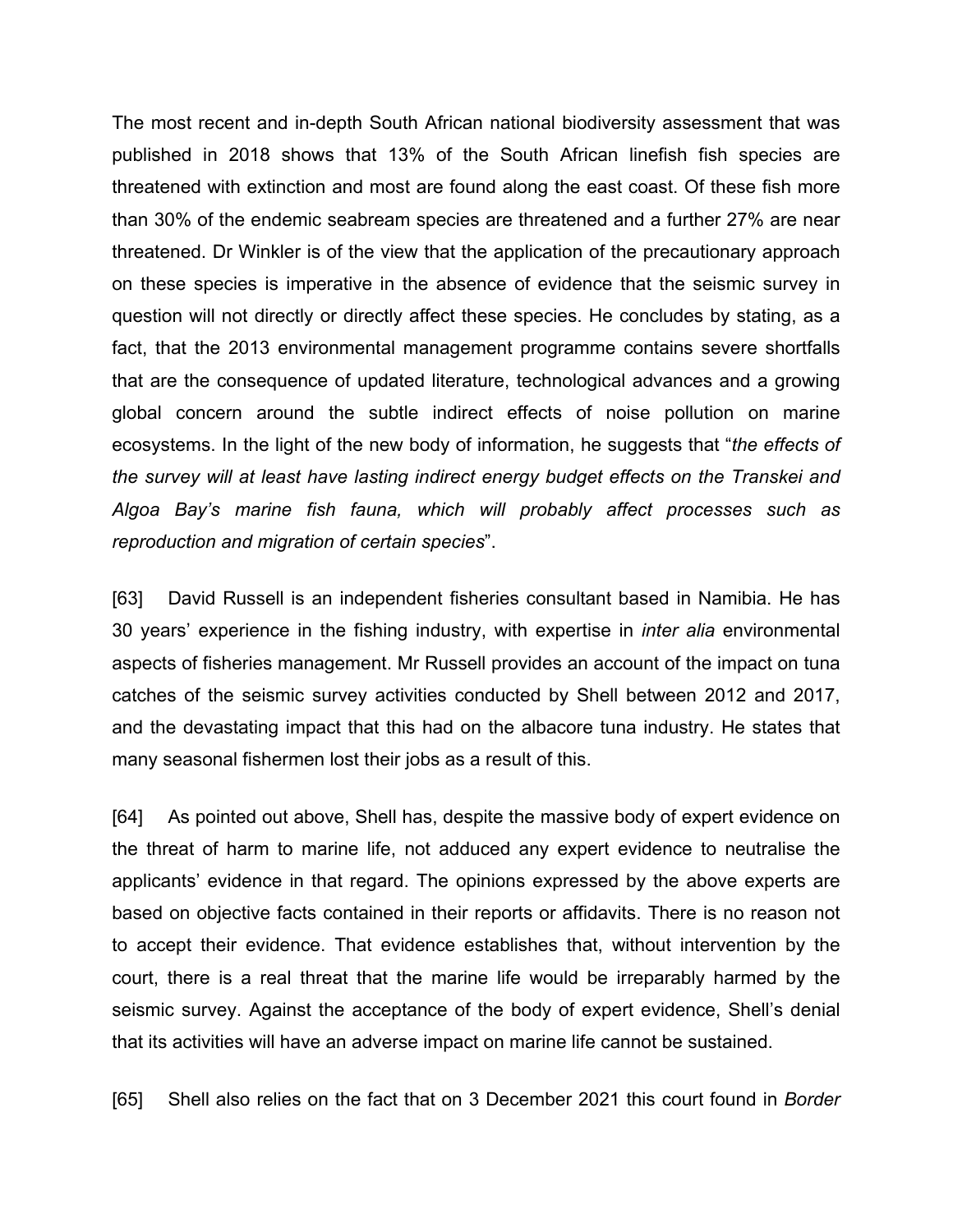*Deep Sea Angling Association and others v Minister of Mineral Resources and Energy and others*[12](#page-31-0) that there is "*no basis on the papers to suggest that the detailed mitigation strategy (emanating from a 600 page EMPr) is inadequate or to gainsay that Shell will implement the promised range of mitigation measures and do so properly. Indeed, Shell is obliged to do so in terms of the EMPr to ensure that its activities remain in the low risk-band*." The finding made by Govindjee AJ must be read and understood in its proper context. One of the reasons that the learned judge dismissed that application is because the evidence relating to the contention that the seismic survey would have a detrimental impact on the environment, and marine life in particular, was "*speculative at best*". Govindjee AJ found that there was limited material in support of the applicants' contention on this point. Unsurprisingly, the learned judge found that the applicants did not establish a reasonable apprehension of irreparable harm. That case is completely distinguishable from the present matter because, in the present application, the applicants adduced a sizable body of expert evidence which establishes a reasonable apprehension of irreparable harm to marine life; and secondly, that the mitigation measures upon which Shell relies are inadequate. In all the circumstances, I am satisfied that the applicants have established a reasonable apprehension of irreparable to marine life. In addition to the harm to marine life, the applicants have also established how the seismic survey will firstly, negatively impact on the livelihood of the fishers; and secondly, cause cultural and spiritual harm.

[66] I will now consider the balance of convenience. To make a finding in that regard the court must balance the harm that the applicants will suffer if the interim interdict is not granted, as against the harm that Shell will suffer if the interim interdict is granted. The balance of convenience is not evaluated in isolation. The stronger the prospects of success in the main proceedings, the less need for the balance to favour the applicants, and *vice versa*. [13](#page-31-1)

[67] It was submitted on behalf of Shell that the prejudice to it would be real and

<span id="page-31-0"></span> $12$  n 3 at par 35.

<span id="page-31-1"></span><sup>13</sup> *CIPLA Medpro (Pty) Ltd v Aventis Pharma SA and Related Appeal* 2013 (4) SA 579 (SCA) at par 61.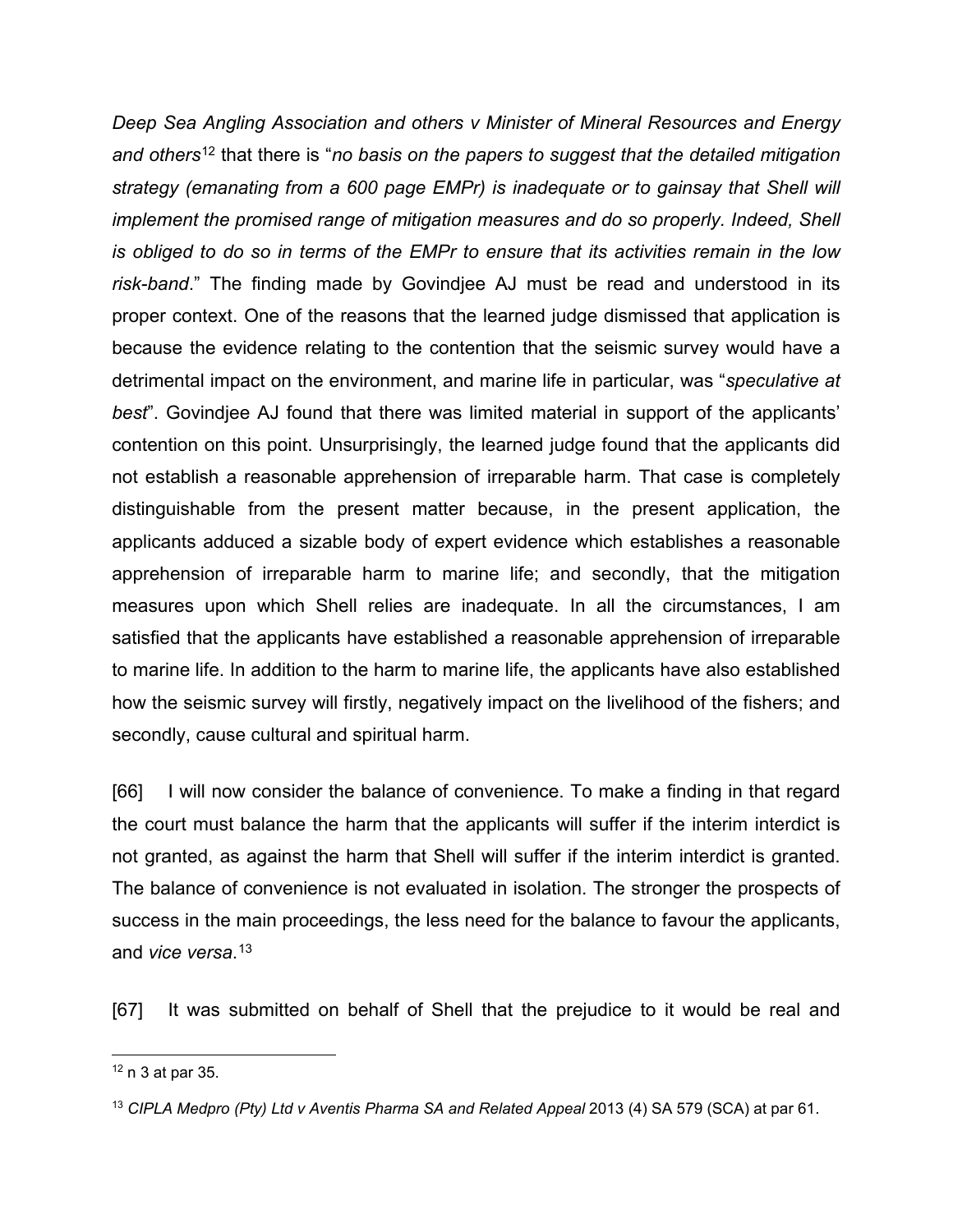devastating if the interim interdict against it would be granted, whereas the prejudice that the applicants would suffer if the interim interdict would not be granted is speculative.

[68] Shell's case is that, if the interim interdict is granted, it will be final in effect because it will make it impossible for the survey to be completed by the end of May 2022; that Shell and Impact Africa will be unable to exploit the exploration right and that the termination of the survey will result in an immediate cost of approximately R350 million to Shell and Impact Africa, with an estimated total loss as a result of having to terminate the survey and subsequent loss of the exploration right exceeding R1 billion. Shell's case is furthermore that if the applicants' case under Part B is ultimately dismissed, it and Impact Africa would have suffered severe prejudice in that the interim interdict would have caused them catastrophic harm even though its rights would have been vindicated. As I understand the applicants' case, they seek Shell to consult with all the stakeholders, including traditional communities, in accordance with the consultation procedure set out in the Mineral and Petroleum Resources Development Act. If that procedure was followed, Shell would have been made aware of the communities' cultural and spiritual beliefs and take appropriate measures to mitigate any harm that would have been highlighted during the consultation procedure. Shell failed to do so with the applicant communities. Shell should not now be allowed to use the consequences of its own failure to adequately consult with all interested and affected persons as a ground for why an interim interdict should not be granted against it. Constitutional rights are at stake. The financial loss that Shell and Impact Africa are likely to suffer cannot be weighed against the infringement of the constitutional rights in question. Put differently, the anticipated financial loss to Shell and Impact Africa cannot justify the infringement of the applicants' constitutional rights. The breach of those constitutional rights threaten the livelihoods and well-being of the applicant communities as well as their cultural practices and spiritual beliefs. Where constitutional rights are in issue, the balance of convenience favours the protection of those rights.<sup>[14](#page-32-0)</sup> In my view,

<span id="page-32-0"></span><sup>&</sup>lt;sup>14</sup> Propshaft Master (Pty) Ltd and others v Ekurhuleni Metropolitan Municipality and others 2018 (2) SA 555 (GJ) at par 10.7.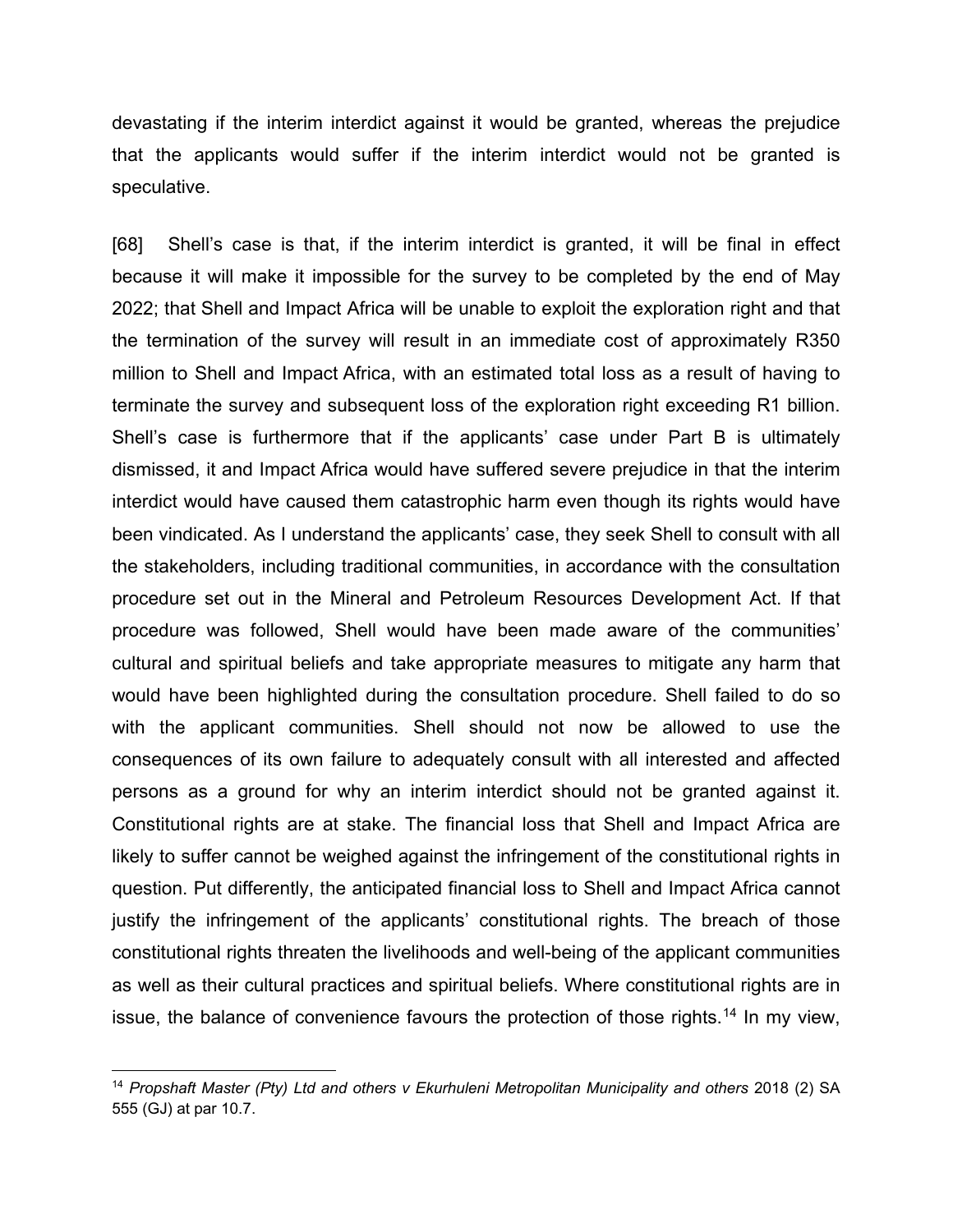the applicants have established that the balance of convenience favours them.

[69] It is pointed out that, despite the above expert evidence adduced by the applicants, Shell adopted the stance that the nature of harm of which the applicants complain is of a speculative nature, and because of the speculative nature of the harm, the balance of convenience favours the dismissal of the interim interdict. I do not agree. In my view the expert evidence establishes that there is a reasonable apprehension of real harm to marine life. But if there are any uncertainties about the harm that may be suffered, this is a case where the application of the precautionary principle is justified. In terms of that principle, where there are threats of serious or irreversible damage, lack of full scientific certainty shall not be used as a reason for postponing cost-effective measures to prevent environmental degradation.<sup>[15](#page-33-0)</sup> In terms of the Principle 15 of the Rio Declaration the onus is to be discharged by the party arguing against the application of the precautionary principle.<sup>[16](#page-33-1)</sup>

[70] Section 2(4)(a)(vii) of NEMA provides that sustainable development requires the consideration of all relevant factors, including *"that a risk-averse and cautious approach is applied, which takes into account the limits of current knowledge about the consequences of decisions and actions*". The Constitutional Court<sup>[17](#page-33-2)</sup> has had occasion to examine the duties arising from the proper interpretation of the precautionary principle. It emphasised that the approach adopted in NEMA is one of risk-aversion and caution, which entails *"taking into account the limitation on present knowledge about the consequences of an environmental decision*" and that the precautionary principle is applicable *"where, due to unavailable scientific knowledge, there is uncertainty as to the future impact of the proposed development."[18](#page-33-3)*

<span id="page-33-0"></span><sup>&</sup>lt;sup>15</sup> Principle 15 of the Rio Declaration on Environmental and Development.

<span id="page-33-1"></span><sup>&</sup>lt;sup>16</sup> Space Securitisation (Pty) Ltd v Trans Caledon Tunnel Authority and others [2013] 4 All SA 624 (GSJ) at par 45.

<span id="page-33-2"></span><sup>17</sup> *Fuel Retailers Association of Southern Africa v Director-General: Environmental Management, Department of Agriculture, Conservation and Environment, Mpumalanga Province and others* 2007 (6) SA 4 (CC).

<span id="page-33-3"></span> $18$  Id at paras 81 and 98.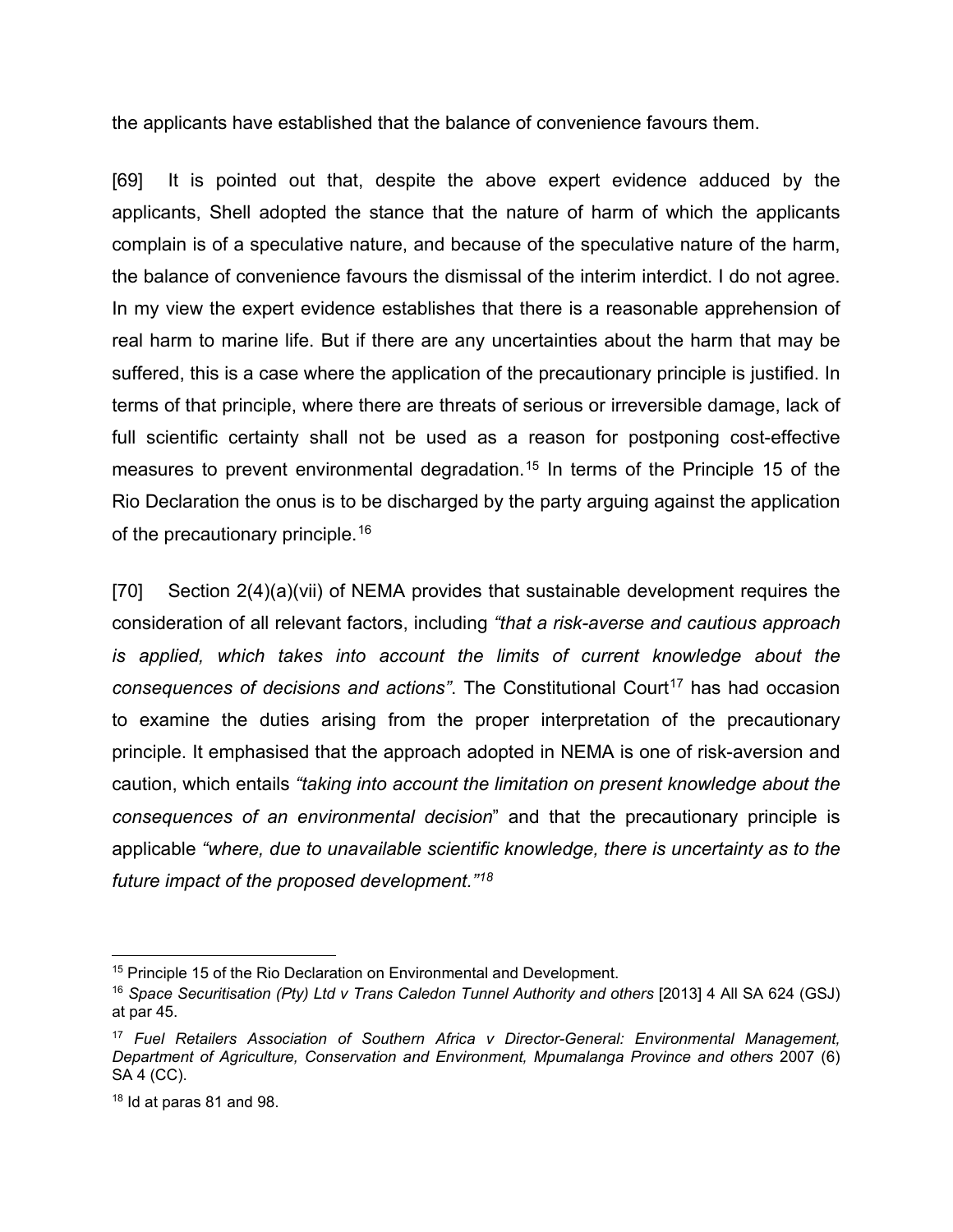[71] In *WWF South Africa v Minister of Agriculture, Forestry and Fisheries and others*[19](#page-34-0) the Court analysed the approaches in international and comparative law to the precautionary principle, particularly the development of and reliance on the principle in Australia.<sup>[20](#page-34-1)</sup> In doing so the Court had the following to say at paragraph 104:

"*Furthermore, prudence suggests that 'some margin of error should be retained' until all consequences of the activity are known. Potential errors are 'weighted in favour of environmental protection', the object being 'to safeguard ecological space or environmental room for manoeuvre.*"

[72] In that case the court set aside the decision under review on the basis that the decision-maker had not established that the risks were absent or negligible.

[73] In all the circumstances, the balance of convenience favours the granting of an interim interdict.

# Alternative remedy?

[74] Shell pointed out that the applicants could have approached the Minister, in terms of section 90 as read with 47 of the MPRDA, to cancel or suspend its right to explore. Section 90 gives the Minister the power to cancel or suspend a permit or right in accordance with the procedure contemplated in section 47. Section 47 of the MPRDA reads as follows:

"(1) Subject to subsections (2), (3) and (4), the Minister may cancel or suspend any reconnaissance permission, prospecting right, mining right, mining permit, retention permit or holders of old order rights or previous owner of works, if the holder or owner thereof-

<span id="page-34-0"></span> <sup>19</sup> *WWF South Africa v Minister of Agriculture, Forestry and Fisheries and others* 2019 (2) SA 403 (WCC) at par 104.

<span id="page-34-1"></span><sup>&</sup>lt;sup>20</sup> Telstra Corporation Ltd v Hornsby Shire Council [2006] NSWLEC 133.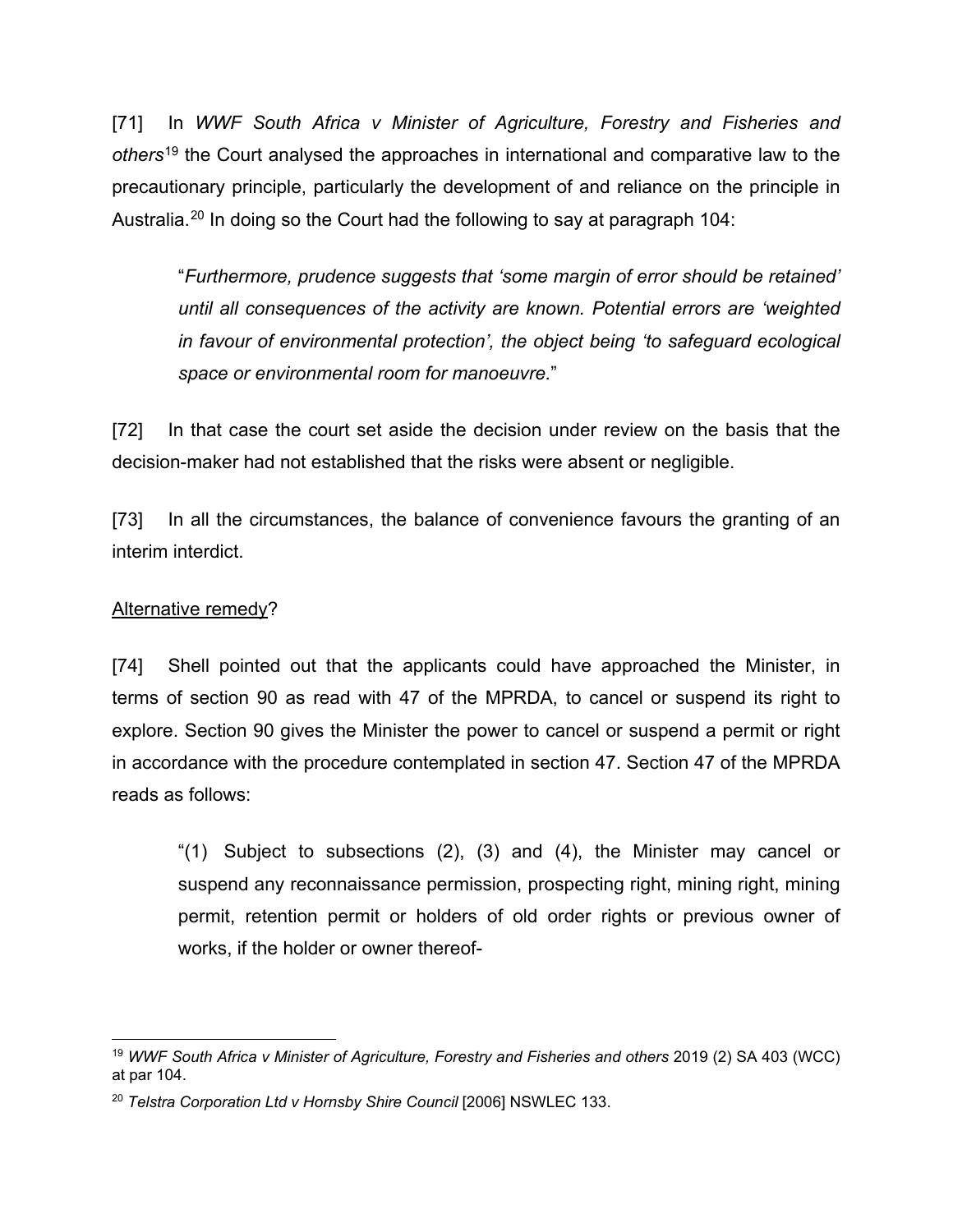*(a)* is conducting any reconnaissance, prospecting or mining operation in contravention of this Act;

*(b)* breaches any material term or condition of such right, permit or permission;

*(c)* is contravening any condition in the environmental authorisation; or

*(d)* has submitted inaccurate, false, fraudulent, incorrect or misleading information for the purposes of the application or in connection with any matter required to be submitted under this Act.

(2) Before acting under subsection (1), the Minister must-

*(a)* give written notice to the holder indicating the intention to suspend or cancel the right;

*(b)* set out the reasons why he or she is considering suspending or cancelling the right;

*(c)* afford the holder a reasonable opportunity to show why the right, permit or permission should not be suspended or cancelled; and

*(d)* notify the mortgagee, if any, of the prospecting right, mining right or mining permit concerned of his or her intention to suspend or cancel the right or permit.

(3) The Minister must direct the holder to take specified measures to remedy any contravention, breach or failure.

(4) If the holder does not comply with the direction given under subsection (3), the Minister may act under subsection (1) against the holder after having-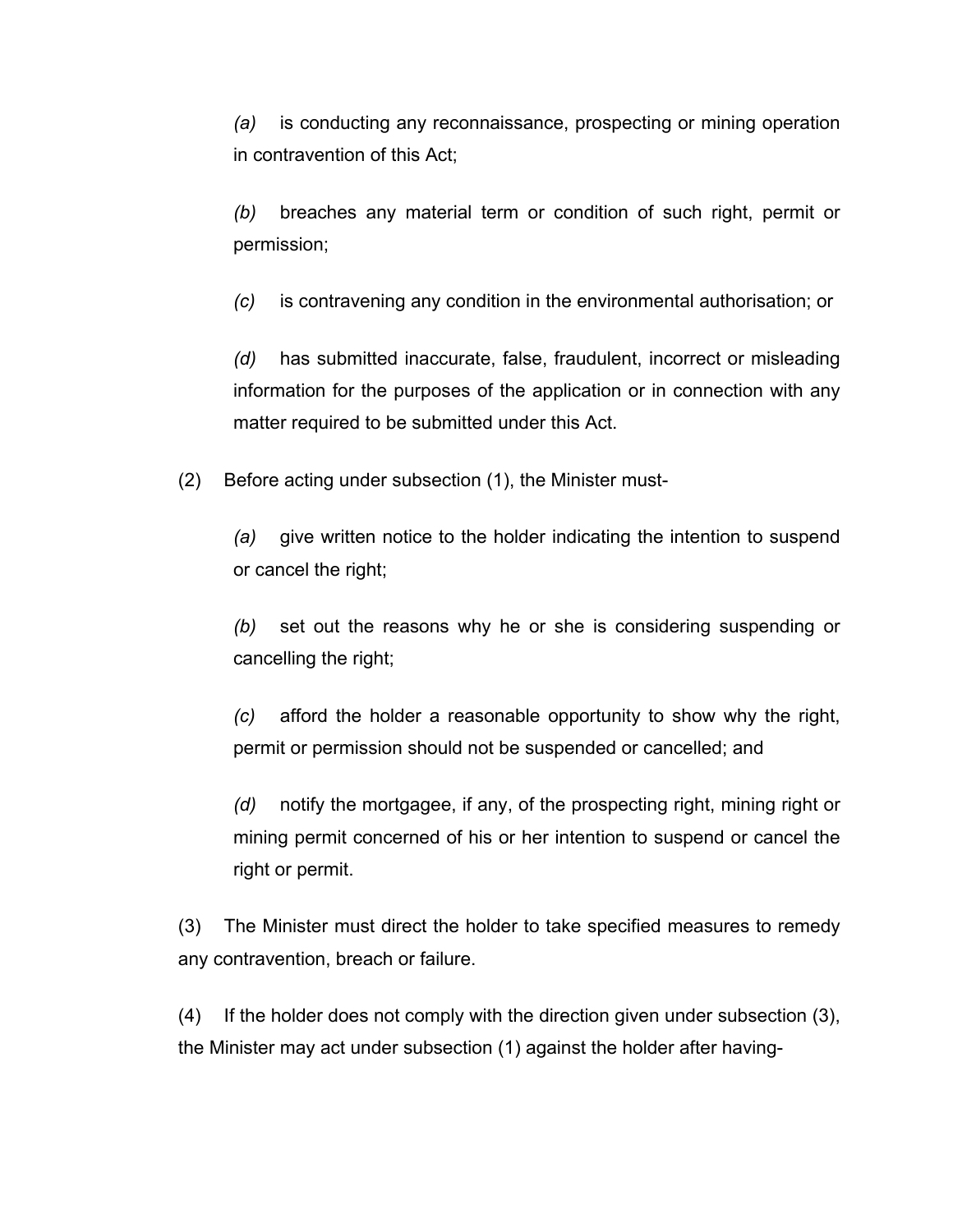*(a)* given the holder a reasonable opportunity to make representations; and

*(b)* considered any such representations.

(5) The Minister may by written notice to the holder lift a suspension if the holder-

- *(a)* complies with a directive contemplated in subsection (3); or
- *(b)* furnishes compelling reasons for the lifting of the suspension."

[75] It is obvious that the section envisages a time-consuming procedure, which, if followed, would allow the continuous threat of infringement of the applicants' rights. Although the above section does provide a remedy, it is in the circumstances of this case not a satisfactory remedy.

[76] I have my doubts whether the process in terms of section 47 would have been fair. In terms of that section the applicants were required to approach the Minister to suspend or cancel Shell's rights. It is the same Minister who is said to have tweeted that the South African government considers the objections to the seismic survey "*as apartheid and colonialism of a special type, masqueraded as a great interest for environmental protection*." Given the emotive language used by the Minister, it is not unreasonable to believe that he would not have suspended or cancelled any of Shell's rights, particularly the exploration right, especially since the Minister has delivered an answering affidavit wherein he "*nailed his colours to Shell's mast*", as was submitted on behalf of the applicants. It appears that the Minister had made up his mind and the procedure to which Shell refers would, quite frankly, have been a waste of time.

[77] I have not been persuaded that the applicants have a satisfactory alternative remedy available to them, other than the grant of an interim interdict.

#### **Urgency**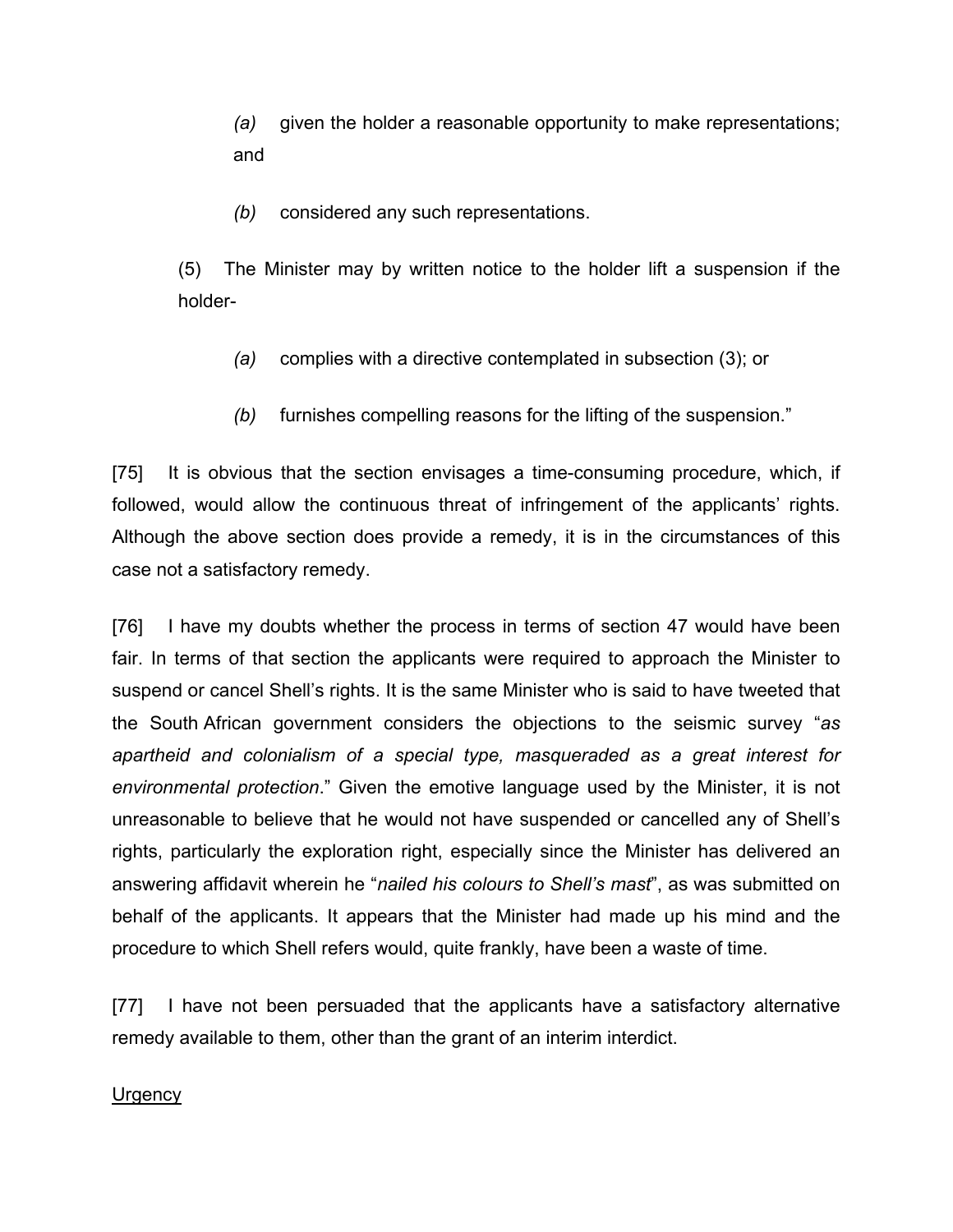[78] In its main answering affidavit Shell adopted the attitude that the applicants failed to show why they will not obtain redress at a hearing in due course. It also alleged that the applicants could quite easily have intervened as parties in *Border Deep Sea Angling Association and others v Minister of Mineral Resources and Energy and others* but deliberately chose to stay out of that application, forcing Shell to defend itself twice in one month in applications arising from the seismic survey. The applicants alleged that the application is urgent because they will not obtain redress in the ordinary course. They contended that, without urgent interim relief, the seismic survey will cause ongoing harm to marine life, with the associated harm to their economic, cultural and social rights. They contended that if this matter was heard in the ordinary course in terms of the rules of court, it is likely that it would have been heard only towards the end of or after the completion of the seismic survey. The applicants alleged that they became aware of the commencement of the intended seismic survey through the media during the early part of November 2021 and briefed attorneys on 22 November 2021 after protest action and other forms of activism had failed to convince the government to intervene. The application was launched on 2 December 2021 and argued on 17 December 2021.

[79] On 8 December 2021 Shell requested a case flow meeting for a more reasonable timetable than the one contained in the notice of motion. On that same day I presided over that meeting. The parties agreed on the date of the hearing as well as the dates for the delivery of their respective affidavits and heads of argument. It is correct that the application must have caused severe inconvenience to Shell and its legal representatives, particularly this time of the year. However, when regard is had to the steps taken by the applicants after they had become aware of the commencement of the seismic survey, the issues raised in this application, [21](#page-37-0) that Shell had, under the circumstances, sufficient time to put its case before the court, as well as the public interest in the outcome of this application, I have decided to exercise my discretion in

<span id="page-37-0"></span> $21$  The applicants allege unlawfulness of the seismic survey and the threat of infringement of constitutional rights. The courts should investigate the allegations of unlawfulness and infringement of constitutional rights as soon as reasonably possible because, to allow the continuation of the unlawfulness and the infringement of constitutional rights (if established), would offend the rule of law.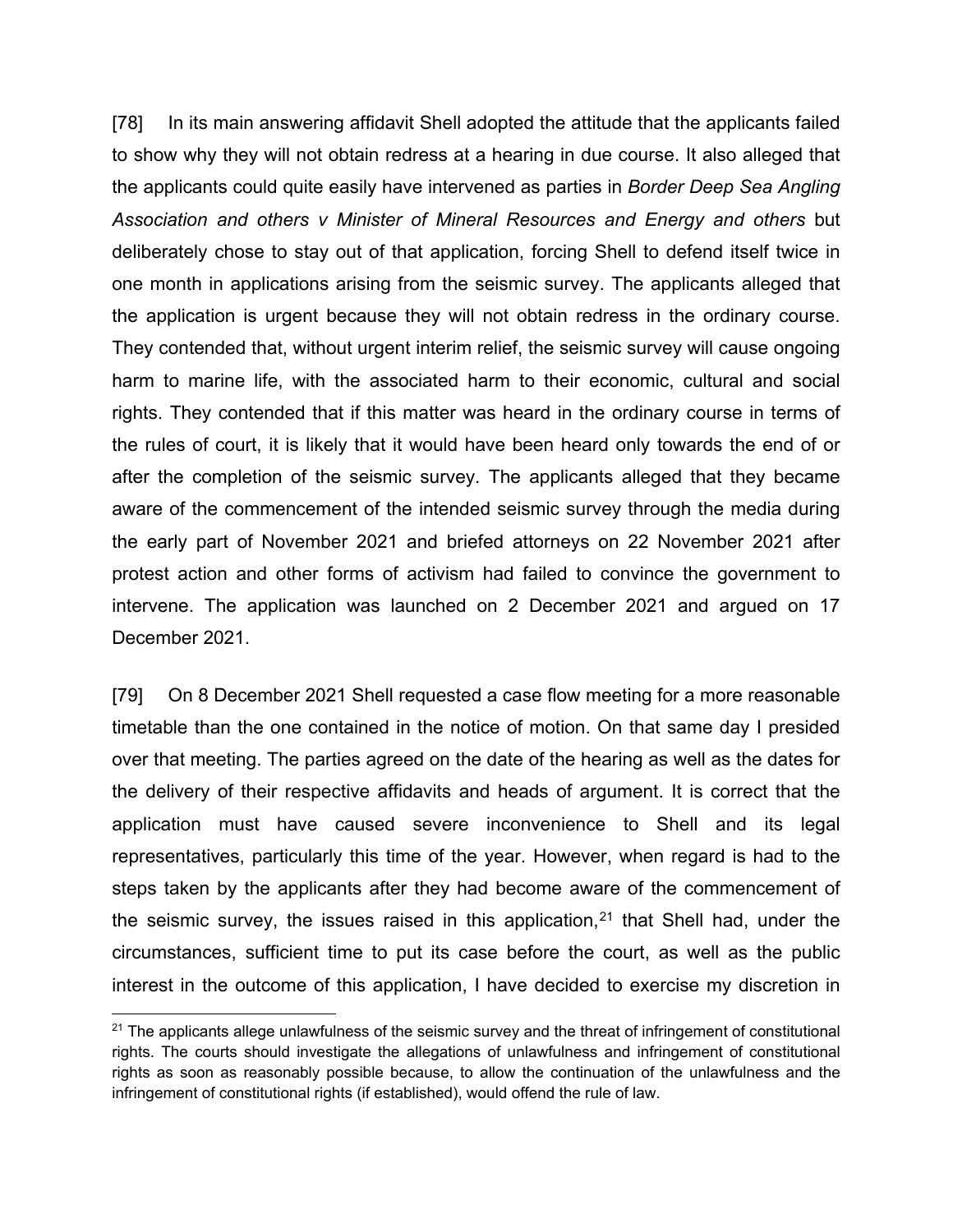favour of the applicants and dispense with the rules insofar as they regulate the periods when documents should be delivered.

### **Costs**

[80] The applicants have been successful. They are entitled to their costs. Although the Minister has opposed the application on a limited basis and although the real litigation at this stage was between the applicants and Shell, the fact of the matter is that the Minister has decided, belatedly so, to oppose the application. The Minister and Shell should accordingly be ordered to pay the applicants' costs.

[81] A further aspect relevant to costs that was raised, was whether Shell should pay the costs of two or three counsel employed by the applicants. It was submitted on behalf of Shell that the matter was not such that it required the services of three counsel. It appears to me that all along the applicants employed the services of two counsel. However, when the timetable for the delivery of affidavits was adjusted, it resulted in the applicants having to deliver their replying affidavits and heads of argument in one day after the delivery of Shell's answering affidavits. They employed a third counsel because they had to deal with the contents of a lengthy answering affidavit and draft heads of argument in one day. In my view, given the factual allegations and legal issues that had to be dealt with, the applicants took the necessary precautionary measure to employ a third counsel. In the circumstances, the Minister and Shell should be ordered to pay the applicants' costs of the application, such costs to include the costs attendant upon the employment of three counsel, where so employed.

#### Order

[82] In the result, it is ordered that:

82.1. The third, fourth and fifth respondents be and are hereby interdicted from undertaking seismic survey operations under Exploration Right 12/3/252 pending the finalisation of Part B of the notice of motion.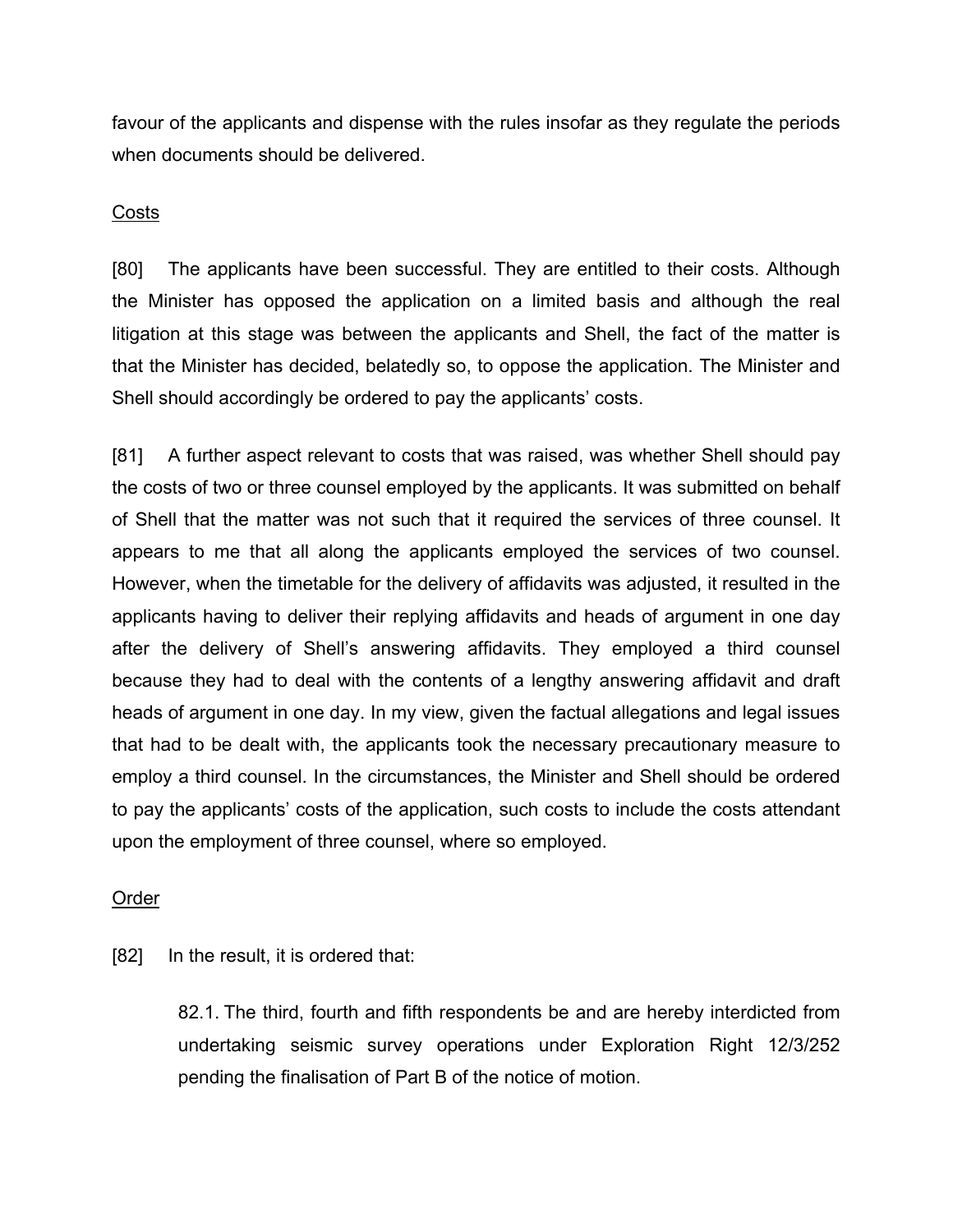82.2. The first and fifth respondents shall pay the costs of the application for an interim interdict, jointly and severally the one paying the other to be absolved, such costs to include the costs attendant upon the employment of three counsel, where so employed.

82.3. The application is postponed *sine die* for the determination of the relief sought under Part B of the notice of motion.

G H BLOEM Judge of the High Court

\_\_\_\_\_\_\_\_\_\_\_\_\_\_\_\_\_\_\_\_\_\_\_\_\_\_\_\_

| For the applicants:       | Mr T Ngcukaitobi SC with Ms E Webber and                                          |  |   |                      |  |                                       |  |     |
|---------------------------|-----------------------------------------------------------------------------------|--|---|----------------------|--|---------------------------------------|--|-----|
|                           | Ms                                                                                |  | N | Stein,               |  | instructed                            |  | by  |
|                           | Legal Resources Centre and Richard Spoor<br>Inc Attorneys, Cape Town and Huxtable |  |   |                      |  |                                       |  |     |
|                           |                                                                                   |  |   |                      |  |                                       |  |     |
|                           | Attorneys, Grahamstown.                                                           |  |   |                      |  |                                       |  |     |
| For the first respondent: |                                                                                   |  |   |                      |  | Mr O H Ronassen SC, instructed by the |  |     |
|                           |                                                                                   |  |   | State Attorney, Port |  | Elizabeth                             |  | and |
|                           | Whitesides Attorneys, Grahamstown.                                                |  |   |                      |  |                                       |  |     |